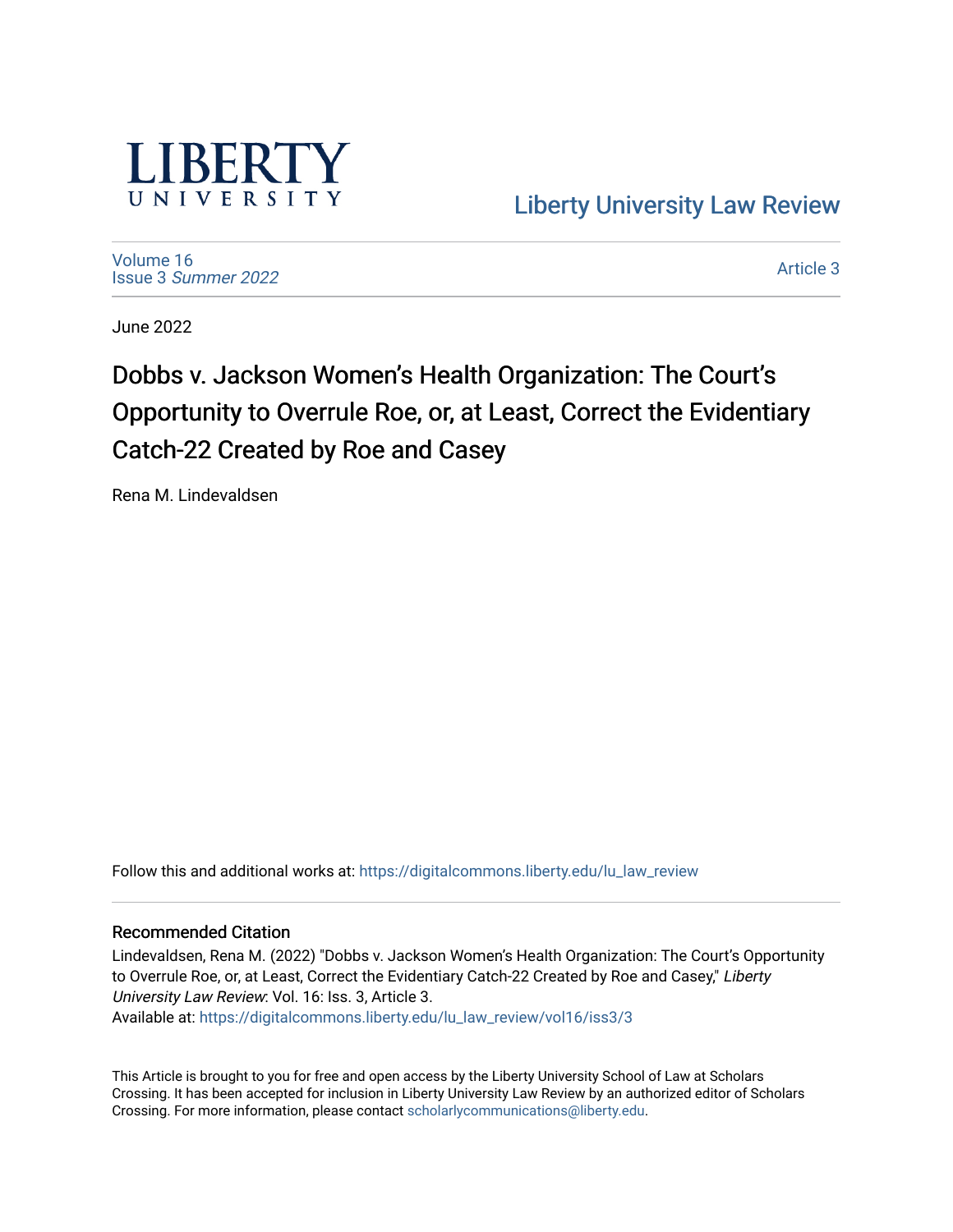

RENA M. LINDEVALDSEN

# *Dobbs v. Jackson Women's Health Organization*: The Court's Opportunity to Overrule *Roe*, or, at Least, Correct the Evidentiary Catch-22 Created by *Roe* and *Casey*

# **ABSTRACT**

The 1954 Dr. Seuss classic, *Horton Hears a Who*, rests on the foundational truth that "a person's a person no matter how small."1 Since *Roe*, however, more than 60 million of the smallest persons in the United States have been destroyed in the womb. Because the Court has refused to answer when life begins but nevertheless established viability as the point at which a state's interest becomes sufficient to prohibit abortion (subject to the life and health of the mother), states have struggled to pass legislation in defense of the unborn that withstands judicial scrutiny. In particular, lower courts have interpreted the viability standard to mean that any law prohibiting abortion (with health and life exceptions) before viability is per se unconstitutional. As a result, courts have not permitted states to introduce evidence of fetal heartbeat or fetal pain, which would undermine *Roe*'s conclusion that it could not decide when life begins.

This Article will review existing abortion precedent, explain the catch-22 states face in their efforts to reverse *Roe*, and discuss how the Court should decide in *Dobbs* to reverse *Roe* or, at a minimum, abandon viability as the first point in which the state has a compelling interest in protecting the unborn baby.

<sup>&</sup>lt;sup>1</sup> DR. SUESS, HORTON HEARS A WHO! 6 (1954). Scripture tells us that God is the author of all life, that He knew us before we were even born, and that He knit us together in our mother's womb. *See Genesis* 1:27; *Psalm* 139:13.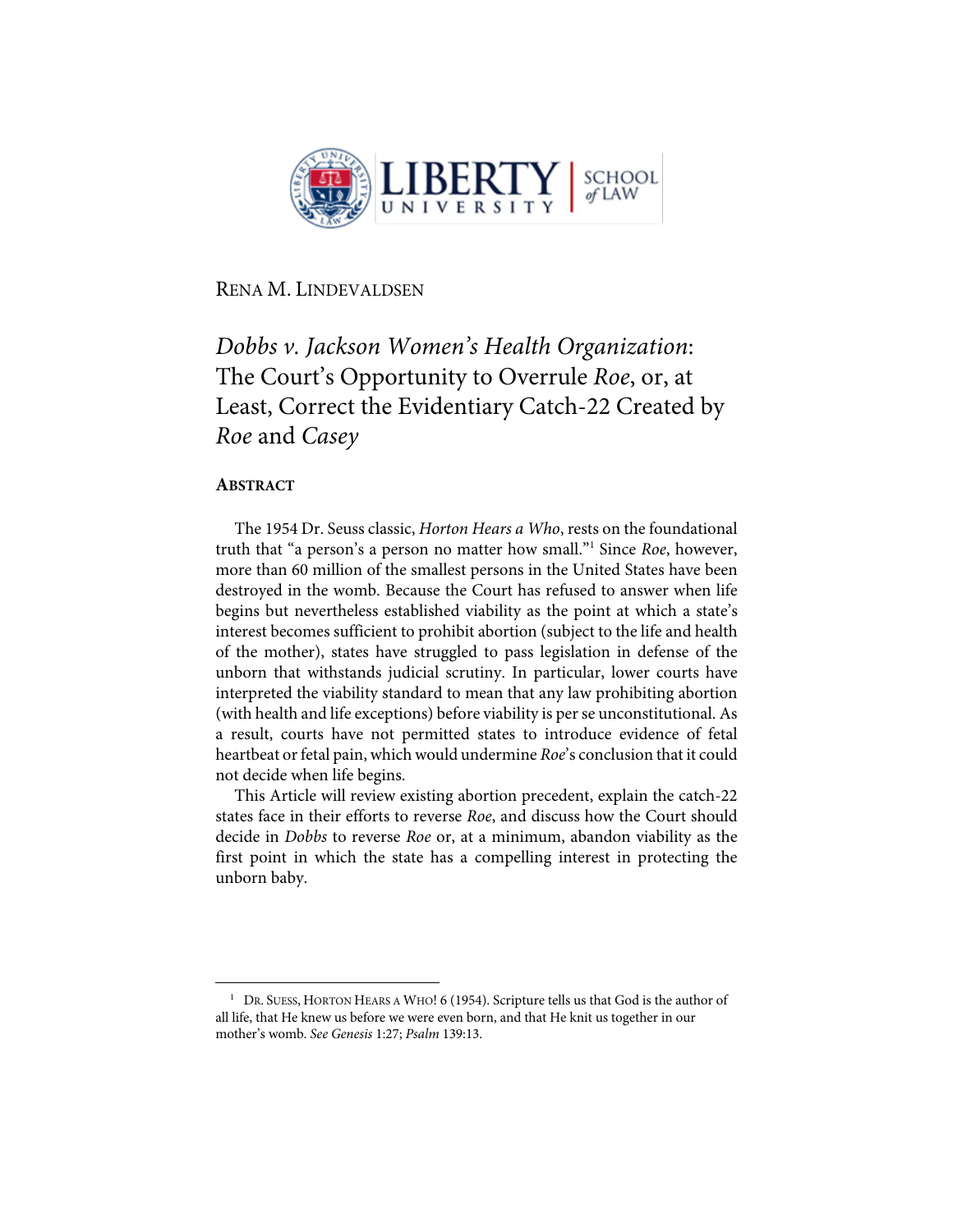### **AUTHOR**

Professor of Law, Liberty University School of Law. J.D., magna cum laude, Brooklyn Law School. The author wishes to thank the Liberty University Law Review for hosting a symposium on issues related to sanctity of human life. I am grateful to be among a student body and colleagues who understand that God is the author of all life and every human being from the moment of conception to the moment of death has innate worth as an individual created in the image of God.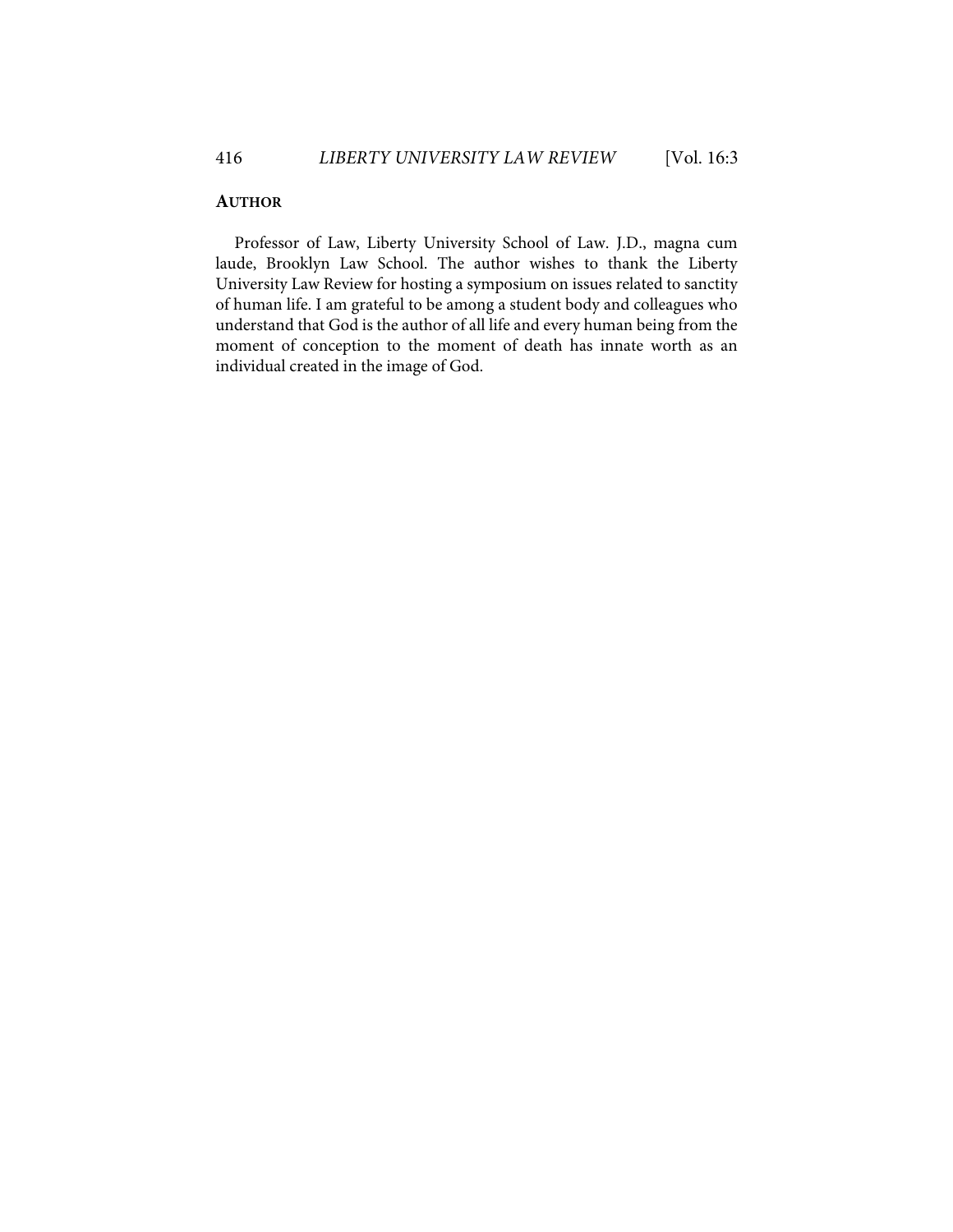#### ARTICLE

# *DOBBS V. JACKSON WOMEN'S HEALTH ORGANIZATION*: THE COURT'S OPPORTUNITY TO OVERRULE *ROE* OR, AT LEAST, CORRECT THE EVIDENTIARY CATCH-22 CREATED BY *ROE* AND *CASEY*

#### *Rena M. Lindevaldsen*†

#### I. INTRODUCTION

In its decision in *Roe v. Wade*, the Supreme Court ushered in "legalized" abortion, resulting in more than 60 million abortions during the past fortynine years.2 What compounds this tragic loss of human life is the Court's characterization of the fetus as only "potential life"<sup>3</sup> rather than human life. After the Court explained that the question of when life begins is a "difficult question" that lacks "any consensus" as to an answer by "those trained in the respective disciplines of medicine, philosophy, and theology,"<sup>4</sup> the Court concluded it did not need to answer the question of when life begins to declare a woman's right to an abortion.<sup>5</sup> That decision ignored the obvious if the fetus is an unborn human life, then an abortion results in the destruction of a human life.

Even though the Court stated it could not answer the question of when life begins "at this point in development of man's knowledge"—suggesting that it could do so at a later time—*Casey*'s viability standard has caused lower courts to refuse to allow discovery of facts that would undermine the factual assumptions in *Roe*. <sup>6</sup> If courts were to allow evidence of fetal heartbeat, fetal

<sup>†</sup> Professor of Law, Liberty University School of Law. J.D., *magna cum laude*, Brooklyn Law School. The author wishes to thank the Liberty University Law Review for hosting a symposium on issues related to sanctity of human life. I am grateful to be among a student body and colleagues who understand that God is the author of all life and every human being from the moment of conception to the moment of death has innate worth as an individual created in the image of God.

<sup>2</sup> Sam Dorman, *An Estimated 62 Million Abortions Have Occurred Since* Roe v. Wade *Decision in 1973*, FOX NEWS (Jan. 22, 2021, 6:33 PM),

https://www.foxnews.com/politics/abortions-since-roe-v-wade.

<sup>3</sup> Roe v. Wade, 410 U.S. 113, 150 (1973); *see also* Planned Parenthood of Se. Pa. v. Casey, 505 U.S. 833, 852 (1992).

<sup>4</sup> *Roe*, 410 U.S. at 159.

<sup>5</sup> *Id.*

<sup>6</sup> *See, e.g.*, Jackson Women's Health Org. v. Dobbs, 945 F.3d 265, 270, 275 (5th Cir. 2019) (the trial court refused to permit discovery on fetal pain because it did not relate to viability);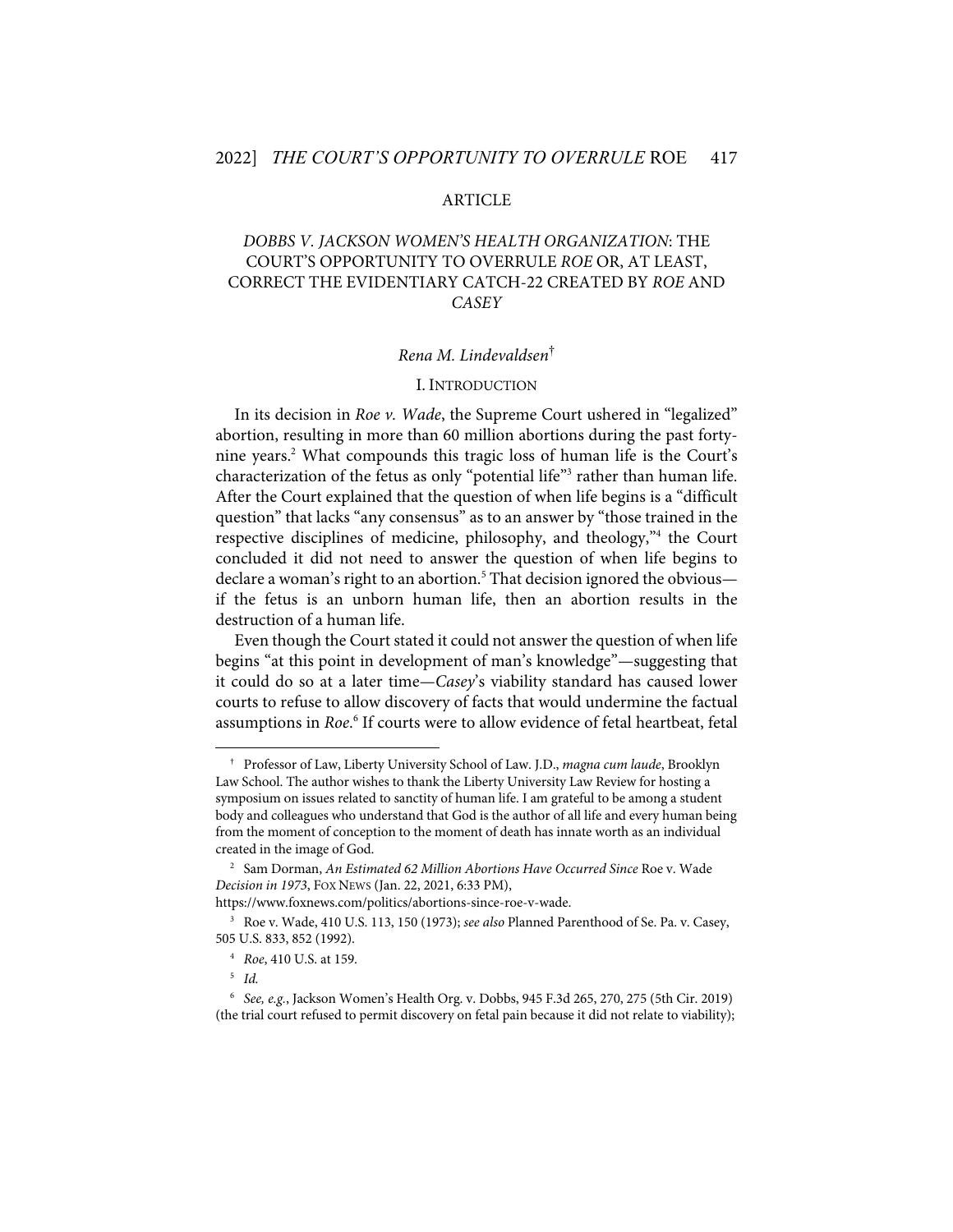pain, and whether abortions are safer than childbirth, the Court could move the judicially recognized line of when life begins back from viability to a point in time much closer to conception.<sup>7</sup>

As the Supreme Court considers in *Dobbs v. Jackson Women's Health Organization*<sup>8</sup> whether to reverse *Roe*, it would be wise to consider the dilemma posed by "Pascal's wager." Pascal begins by presenting a decision that each person must make: Either a person will choose to believe in God or she will not.<sup>9</sup> Because Pascal believed that reason alone could not lead a person to reach a *conclusive* decision on the question, Pascal posed the question of "how will you wager" rather than what will you choose.<sup>10</sup> He explained that each person must choose—indeed, each person has already made a choice, whether the person realizes it or not.<sup>11</sup> Even when a person says she has not made a choice, that is itself a choice. Here are the possible wagers a person can choose with respect to whether God exists.

- If God really exists, and we wager that God exists, we have an infinite gain (eternity in heaven).
- If God really exists, and we do not wager that He exists, then we have the potential of an infinite loss (hell for eternity, or at least eternal separation from God).
- If God really does not exist, and we wager that God exists, we essentially lose nothing.
- If God really does not exist, and we wager that God does not exist, we essentially gain nothing.12

MKB Mgmt. Corp. v. Stenehjem, 795 F.3d 768, 773 n.4 (8th Cir. 2015) (limiting discovery to the issue of viability).

<sup>7</sup> For example, in *Dobbs*, the state offered expert testimony that "it was 'universally accepted' that a fetus has a neural network 'capable of pain perception' at some point 'between [14–20] weeks'" gestation. *Dobbs,* 945 F.3d at 279–80 (Ho, J., concurring). Fetal heartbeat is detectable around six weeks gestation. *See MKB*, 795 F.3d at 772 ("[T]he parties do not dispute that fetal heartbeats are detectable at about 6 weeks[.]").

<sup>8</sup> Jackson Women's Health Org. v. Dobbs, 945 F.3d 265 (5th Cir. 2019), *cert. granted*, 141 S. Ct. 2619 (2021).

<sup>9</sup> BLAISE PASCAL, PENSÉES, § III, para. 233 (2016); s*ee also Pascal's Wager*, ST. MARY'S, http://sites.saintmarys.edu/~incandel/pasc

alswager.html (last visited Mar. 1, 2022).

<sup>10</sup> PASCAL, *supra* note 9, § III, para. 233.

<sup>11</sup> *Id.*

<sup>12</sup> *Pascal's Wager*, *supra* note 9. Another example is "Schrodinger's Cat." *See* Christopher S. Baird, *What Did Schrodinger's Cat Experiment Prove?*, SCI. QUESTIONS WITH SURPRISING ANSWERS (July 30, 2013), https://www.wtamu.edu/~cbaird/sq/2013/07/30/what-did-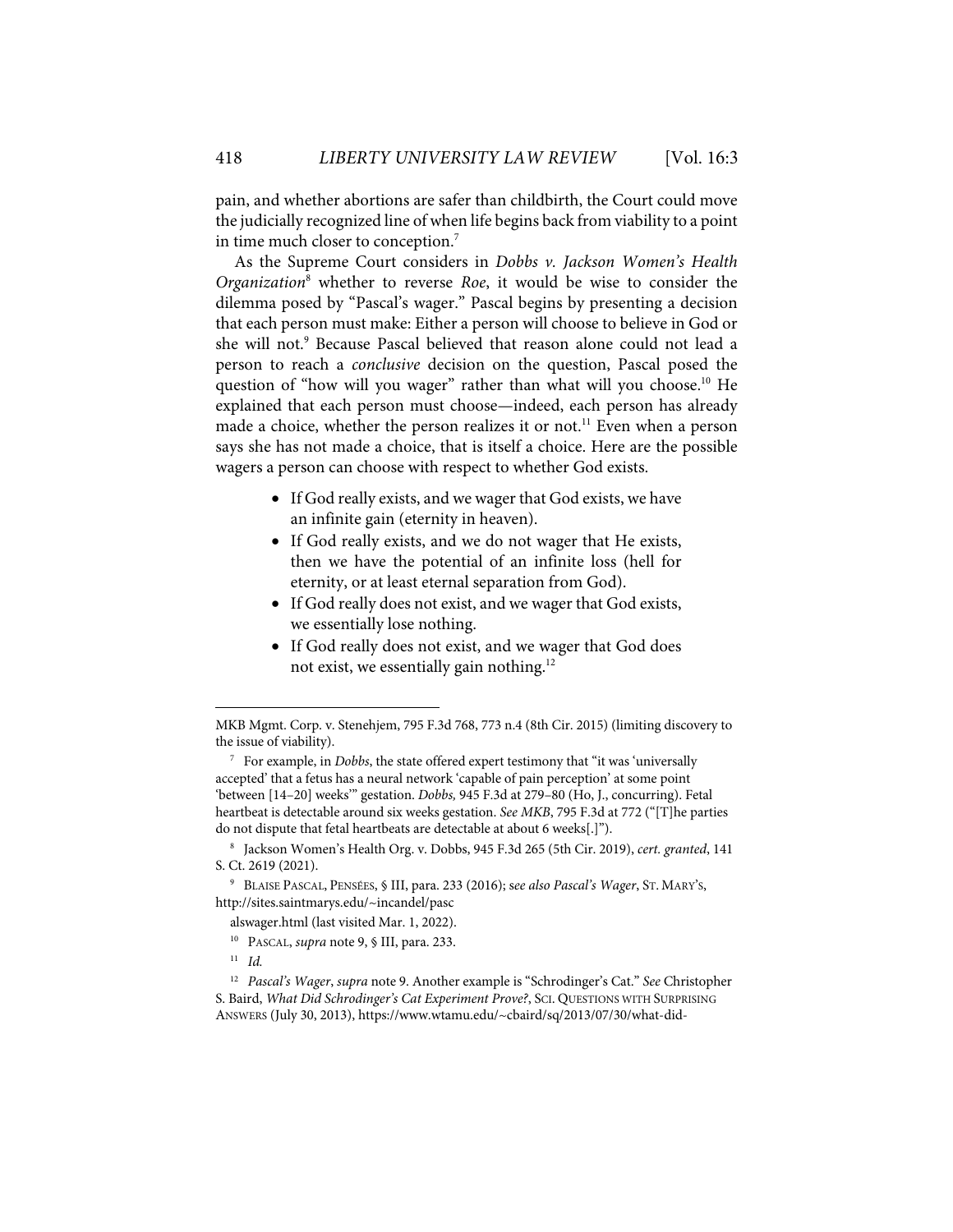The same logic applies to the Supreme Court's assertion that it cannot decide when life begins while also legalizing abortion. By supposedly not deciding when life begins, the Court already has made a choice—that the fetus is not a human life because if it were a human life, abortion would be the killing of innocent human life. Hopefully, the Court would reverse *Roe* if it knew abortion killed an innocent human life.

Here are the first two options of Pascal's wager, restated in the abortion context.

- If the fetus is a human life, and we wager it is (and, therefore, do not allow abortions), we have infinite gain (preserving innocent life).
- If the fetus is a human life, and we wager that it is not (and therefore allow abortions), we have infinite loss (destroying innocent human life).

The last two options cannot logically be articulated because if a woman does not abort and gives birth, she will deliver a human life.<sup>13</sup> Unlike Pascal's wager, where it is not presently possible to conclusively prove God's existence to those who do not believe God exists, it is possible to conclusively prove that what is growing in the womb is a human life because after nine months gestation the woman gives birth to a human life; she does not give birth to an inanimate object or any other living species. Thus, the Supreme Court's decisions in *Roe* and *Casey*, where it said it was not deciding when life begins, is indeed a decision—a decision to allow the killing of innocent human life.<sup>14</sup>

schrodingers-cat-experiment-prove/. Although Schrodinger's Cat was not a real experiment, it was used as a teaching tool "to illustrate how some people were misinterpreting quantum theory. Schrodinger constructed his imaginary experiment with the cat to demonstrate that simple misinterpretations of quantum theory can lead to absurd results which do not match the real world." *Id.* In the case of Schrodinger's imaginary experiment, you end up with a cat in the box that you believe is both alive and dead at the same time because of your faulty understanding of quantum theory. *Id.* That aptly describes the faulty conclusion reached in the Court's abortion jurisprudence: the fetus is both a life and not a life depending on a faulty belief about the nature of the life growing in the womb.

<sup>13</sup> *See* Planned Parenthood of Se. Pa. v. Casey, 505 U.S. 833, 982 (1992) (Scalia, J., concurring and dissenting) ("'[R]easoned judgment' does not begin by begging the question, as *Roe* and subsequent cases unquestionably did by assuming that what the state is protecting is the mere 'potentiality of human life.'").

<sup>14</sup> *Cf. Casey*, 505 U.S. at 982 (Scalia, J., concurring and dissenting) ("The whole argument of abortion opponents is that what the Court calls the fetus and what others call the unborn child *is a human life*. Thus, whatever answer *Roe* came up with after concluding its 'balancing' is bound to be wrong, unless it is correct that the human fetus is in some critical sense merely potentially human.").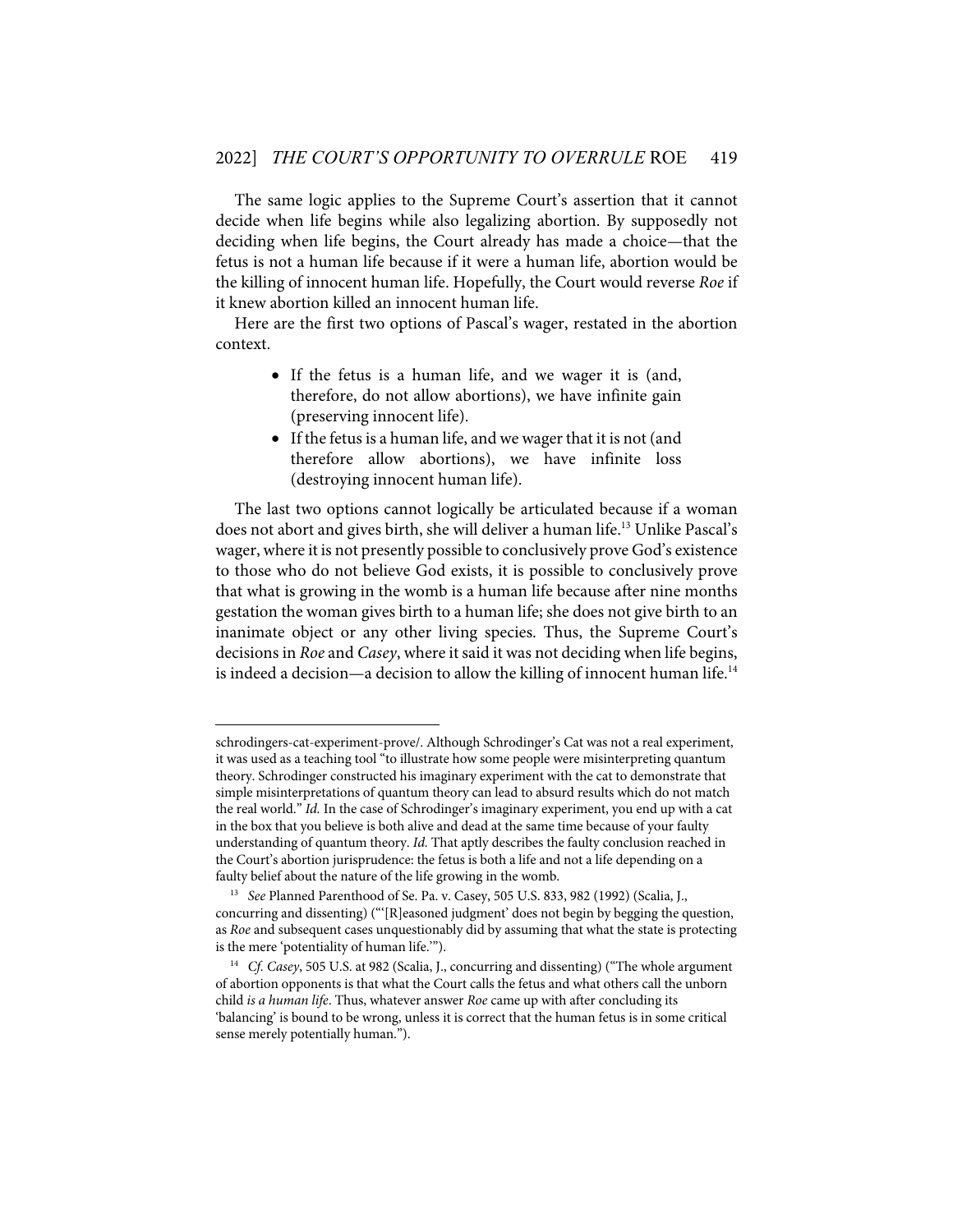More than a decade after *Roe*, Justice White acknowledged that a fetus is of the same "character" before viability as it is after viability, and that the State's interest is equally compelling throughout a pregnancy.<sup>15</sup> In Justice White's dissent in *Thornburgh v. American College of Obstetricians & Gynecologists*, he stated that "[t]he State's interest is in the fetus as an entity in itself, and the character of this entity does not change at the point of viability under conventional medical wisdom. Accordingly, the State's interest, if compelling after viability, is equally compelling before viability."16 Yet, the Supreme Court's current abortion jurisprudence minimizes the State's interest in pre-viability, only permitting the State to implement health and safety regulations before viability.

This Article briefly explains the Supreme Court's abortion precedent, as developed through *Roe*, *Casey*, and subsequent case law. It then discusses the United States Court of Appeals for the Fifth Circuit's decision in *Jackson Women's Health Organization v. Dobbs*, <sup>17</sup> highlighting the refusal by lower courts to permit discovery on the issue of pre-viability fetal pain because of the Supreme Court's viability standard. The Article concludes by explaining why the Supreme Court should seize *Dobbs* as an opportunity to put an end to legalized, elective abortion. To the extent the Court does not use *Dobbs* to reverse *Roe*'s conclusion that there is a right to abortion, the Court must at least abandon the viability line as the point when the State's interest in the life of the unborn can justify prohibiting abortion. If the Court abandoned the viability line, states could take discovery and admit evidence demonstrating that the fetus is a human life long before viability, that abortions are not as safe as *Roe* assumed, or that women do not need abortion to have equal life opportunities.

#### II. THE SUPREME COURT'S ABORTION PRECEDENT

It has been nearly fifty years since *Roe* was decided. Even though the Court has continued to affirm a right to abortion, it has never answered the foundational question—whether abortion is the destruction of a human life. In *Roe*, the Court concluded that the fetus is not a "person" for purposes of the Fourteenth Amendment Due Process guarantees, but said it could not indeed, did not need to—answer the question of when life begins.<sup>18</sup> Nearly twenty years after *Roe*, the Court had the opportunity in *Casey* to reverse *Roe*

<sup>&</sup>lt;sup>15</sup> Thornburgh v. Am. Coll. of Obstetricians & Gynecologists, 476 U.S. 747, 795 (1986) (White, J., dissenting).

<sup>16</sup> *Id.*

<sup>17</sup> *See* Jackson Women's Health Org. v. Dobbs, 945 F.3d 265 (5th Cir. 2019), *cert. granted*, 141 S. Ct. 2619 (2021).

<sup>&</sup>lt;sup>18</sup> Roe v. Wade, 410 U.S. 113, 158 (1973).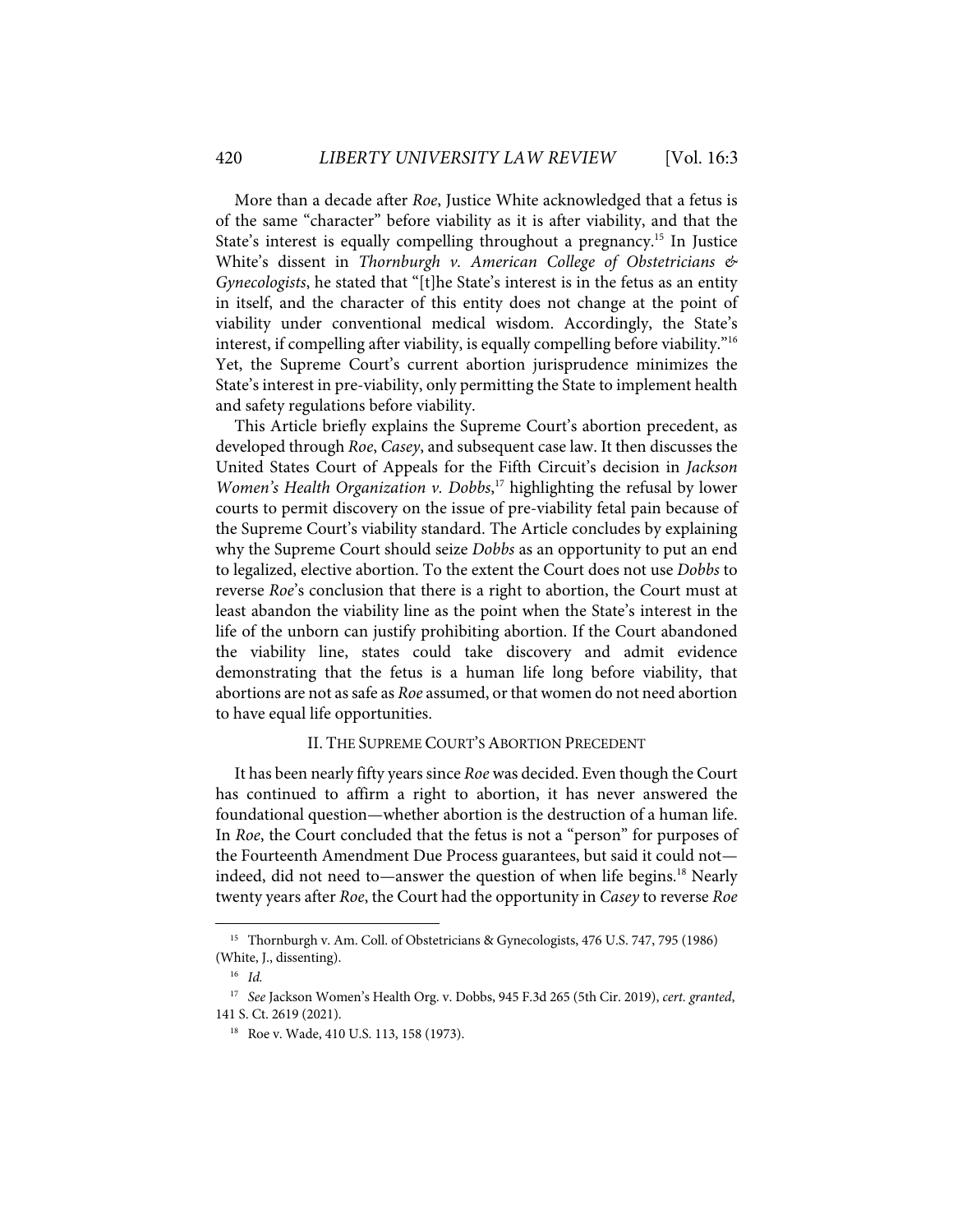based on the fact that abortion kills an unborn human life. Instead, the Court dug its heels in, affirming a woman's right to abortion.<sup>19</sup> Rather than answer the question of when life begins, the Court said that even if its decision in *Roe* were in error, *stare decisis* required the Court to affirm *Roe*. 20 Significantly, the Court was concerned that if it reversed *Roe*, the Court would lose credibility in the eyes of the American people. Since *Casey*, states have passed laws that seek to protect the human life growing in the womb, often with the Court striking down those laws as an undue burden on the woman's right to choose abortion.<sup>21</sup> Those efforts laid the groundwork for the statute at issue in *Dobbs*. The Mississippi statute seeks to force the Court to answer the question of when life begins. The statute prohibits most abortions after fifteen weeks gestation because that is when medical professionals assert that an unborn baby can feel pain.<sup>22</sup>

#### A. Roe v. Wade<sup>23</sup>

In 1973, the United States Supreme Court declared a right to abortion.<sup>24</sup> In reaching that decision, the Court admitted that the Constitution does not explicitly mention a right to privacy but found a privacy right to abortion arising out of the penumbras of the Bill of Rights.<sup>25</sup> After identifying prior decisions where the Court had declared a right to marriage, procreation,

<sup>19</sup> *Casey*, 505 U.S. at 869.

<sup>20</sup> *Id.* at 858 ("Even on the assumption that the central holding of *Roe* was in error, that error would go only to the strength of the state interest in fetal protection, not to the recognition afforded by the Constitution to the woman's liberty."); *id.* at 869 ("A decision to overrule *Roe*'s essential holding the existing circumstances would address error, if error there was, at the cost of both profound and unnecessary damage to the Court's legitimacy, and to the Nation's commitment to the rule of law.").

<sup>21</sup> *See, e.g.*, June Med. Servs. v. Russo, 140 S. Ct. 2103, 2133 (2020) (striking down statute that required abortion providers to have admitting privileges at a hospital within thirty miles of the abortion clinic); *Casey*, 505 U.S. at 898 (striking down as an undue burden the spousal notification requirement); Jackson Women's Health Org. v. Currier, 349 F. Supp. 3d 536, 541–43 (S.D. Miss. 2018) (striking down statute that prohibited abortions after fifteen weeks).

<sup>22</sup> *See Dobbs*, 945 F.3d at 279–80 (Ho, J., concurring); *see also* MISS. CODE ANN. § 41-41- 191 (2022).

<sup>23</sup> Roe v. Wade, 410 U.S. 113 (1973).

<sup>24</sup> *Roe*, 410 U.S. at 154 (noting the right of personal privacy includes the right of a woman to decide to have an abortion).

<sup>25</sup> *Id.* at 152 ("The Constitution does not explicitly mention any right of privacy."). *See* Rena M. Lindevaldsen, *When the Pursuit of Liberty Collides with the Rule of Law*, 11 LIBERTY U. L. REV. 667, 670 (2017) (discussing the meaning of "penumbra" and explaining that, by definition, any right that exists as the penumbra is of a lesser degree than the express rights in the Constitution).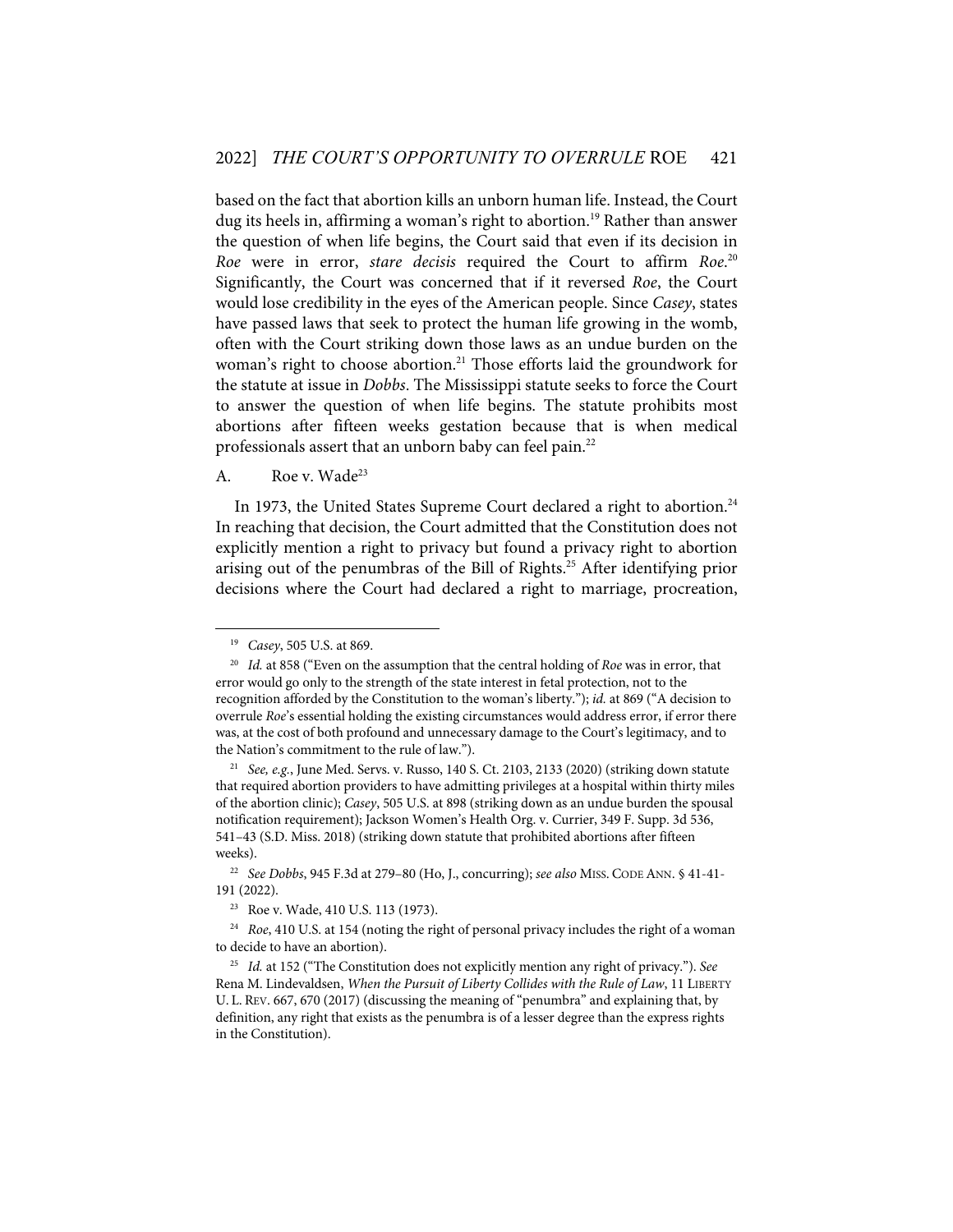contraception, and child rearing, the Court concluded that the privacy right "is broad enough to encompass a woman's decision whether or not to terminate her pregnancy."26 Before reaching that decision, the *Roe* Court conceded that a woman's asserted right to abortion would fail if the unborn fetus were established to be a person within the meaning of the Fourteenth Amendment; <sup>27</sup> but the Court, nevertheless, stated that it "need not resolve the difficult question of when life begins."28

Admittedly, the questions of whether someone qualifies as a "person" entitled to due process protections under the Fourteenth Amendment to the United States Constitution (which the Court answered in the negative)<sup>29</sup> and when a human life begins (which the Court did not answer) $30$  are different. But the Court's decision that an unborn fetus is not entitled to the due process protections afforded to a "person" under the Fourteenth Amendment<sup>31</sup> does not absolve the Court of the logical results of its purported refusal to decline to answer whether the unborn fetus is a human life. Namely, to the extent the unborn fetus is a growing human life, an abortion ends that life.

As the Court fleshed out the scope of the abortion right, it rejected the argument that the right is absolute, acknowledging the State's interests in health, medical standards, and protecting potential life.<sup>32</sup> Nevertheless, the Court held that the decision whether to abort rests entirely with the mother during the first trimester.<sup>33</sup> It was not until the point of viability—when the "[fetus] has the capability of meaningful life outside the mother's womb $^{34}$  that the State's interests become strong enough to override the woman's right to abortion. Subsequent case law, however, demonstrates that the Court has required states to permit a woman to have an abortion up to the point of birth based on very liberally construed exceptions for the health and life of the mother.<sup>35</sup>

In addition to the life-or-death consequences resulting from the Court's refusal to protect unborn life prior to viability by ostensibly declining to

32 *Roe*, 410 U.S. at 153–54.

<sup>26</sup> *Roe*, 410 U.S. at 153.

<sup>27</sup> *Id.* at 156–57.

<sup>28</sup> *Id.* at 159.

<sup>29</sup> *Id.* at 158.

<sup>30</sup> *Id.* at 159.

<sup>31</sup> *Id.* at 158.

<sup>33</sup> *Id.* at 163.

<sup>34</sup> *Id.* 

<sup>35</sup> Doe v. Bolton, 410 U.S. 179, 192 (1973) (explaining that all of the following factors relate to the health exception: "physical, emotional, psychological, familial, and the woman's age").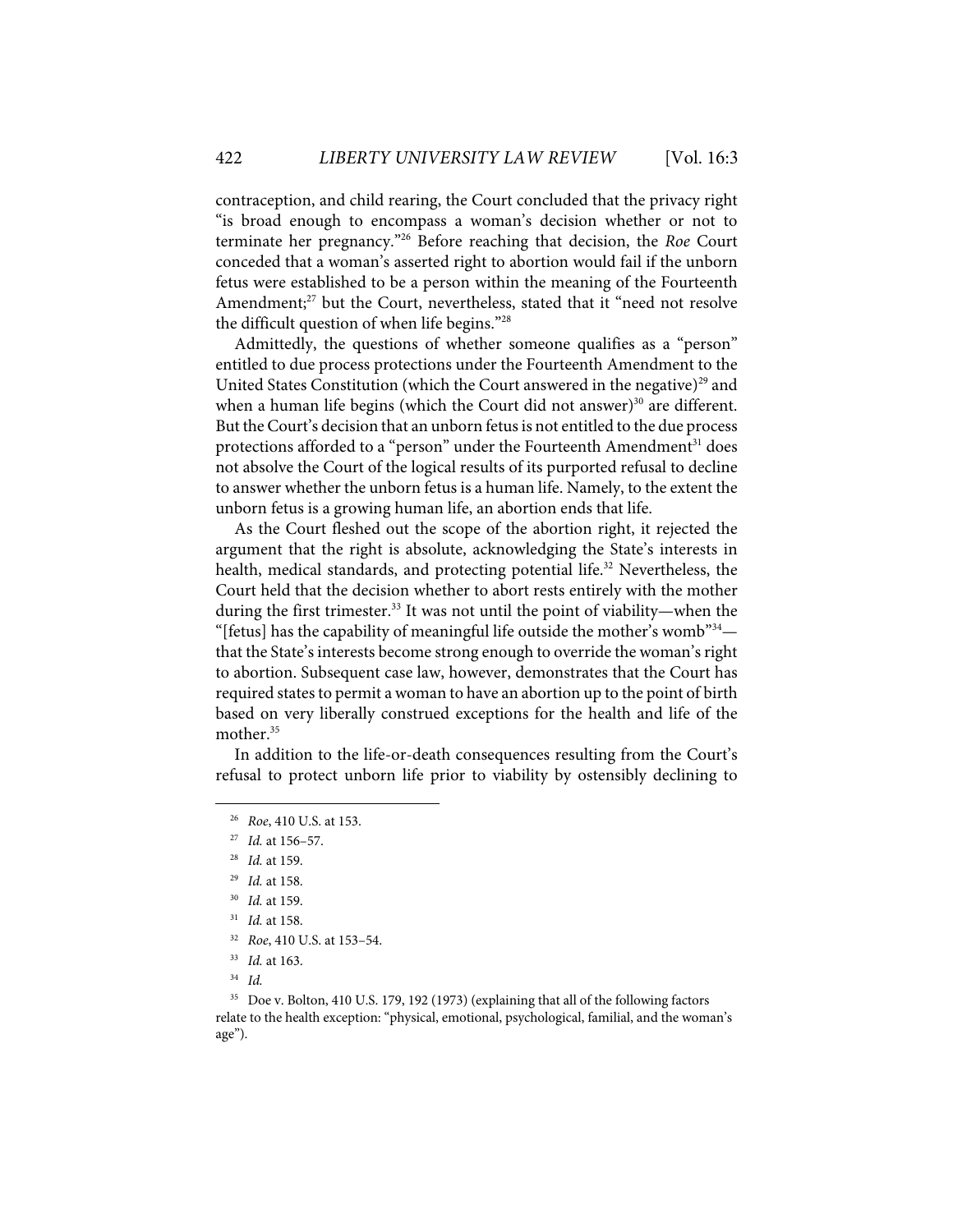answer whether the fetus is a human life, another significant concern over the years has been the arbitrariness of *Roe*'s choosing viability as the point at which a state can prohibit abortion, albeit with broadly construed exceptions for the health and life of the mother. Professor Randy Beck stated that the viability standard was created practically out of whole cloth given that there was no "evidentiary record" on the issue, and it "was not discussed in the briefs or arguments."36 During the oral arguments in *Dobbs*, Chief Justice Roberts asked Mississippi's Solicitor General whether viability was even an issue in *Roe*. <sup>37</sup> Chief Justice Roberts also explained that the publicly-released notes of Justice Blackmun, who authored *Roe*, state that the viability standard was merely dicta in the case.38 Ten years after *Roe*, Justice O'Connor explained in her dissent in *City of Akron v. Akron Center for Reproductive Health, Inc.* that:

> [t]he fallacy inherent in the *Roe* framework is apparent: just because the State has a compelling interest in ensuring maternal safety once an abortion may be more dangerous than childbirth, it simply does not follow that the State has *no* interest before that point that justifies state regulation to ensure that first-trimester abortions are performed as safely as possible.

> The state interest in potential human life is likewise extant throughout pregnancy. In *Roe*, the Court held that although the State had an important and legitimate interest in protecting potential life, that interest could not become compelling until the point at which the fetus was viable. The difficulty with this analysis is clear: *potential* life is no less potential in the first weeks of pregnancy than it is at viability or afterward. At any stage in pregnancy, there is

<sup>36</sup> *See* Hamilton v. Scott, 97 So. 3d 728, 744 (Ala. 2012) (Parker, J., concurring) (quoting Randy Beck, *Self-Conscious Dicta: The Origins of* Roe v. Wade*'s Trimester Framework*, 51 AM. J. LEGAL HIST. 505, 511–12 (2011)). Justice Parker in *Hamilton* further explained that although *Roe* cited Blackstone, it

failed to note that Blackstone addressed the legal protection of the unborn child within a section entitled 'The Law of Persons.' It also ignored the opening line of his paragraph describing the law's treatment of the unborn child: 'Life is an immediate gift of God, a right inherent by nature in every individual.'

*Hamilton*, 97 So. 3d at 743.

<sup>37</sup> *See* Transcript of Oral Argument at 18–19, Dobbs v. Jackson Women's Health Org., 141 S. Ct. 2619 (2021) (No. 19-1392).

<sup>38</sup> *Id.* at 19.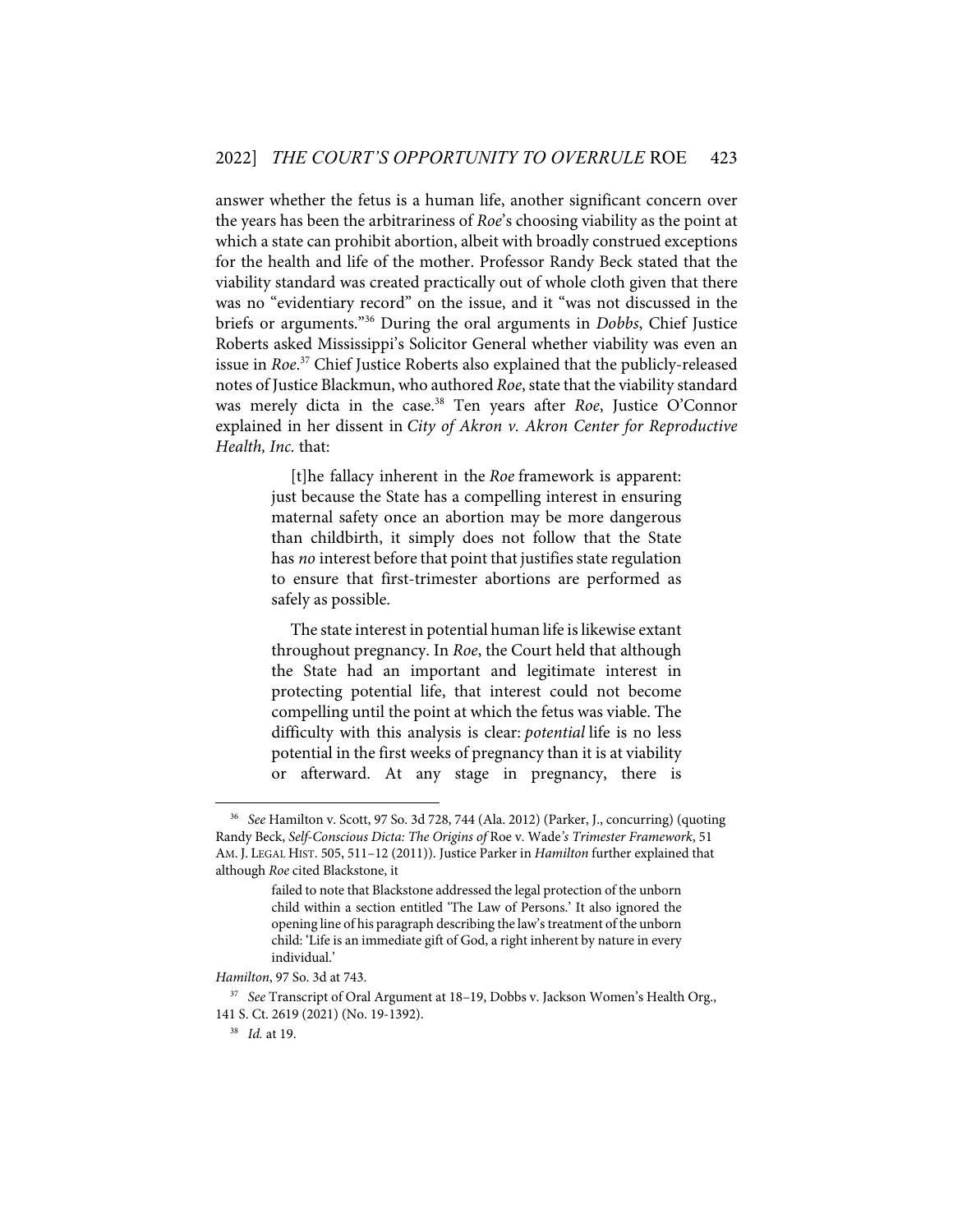the *potential* for human life. Although the Court refused to "resolve the difficult question of when life begins," the Court chose the point of viability—when the fetus is *capable* of life independent of its mother—to permit the complete proscription of abortion. The choice of viability as the point at which the state interest in *potential* life becomes compelling is no less arbitrary than choosing any point before viability or any point afterward. Accordingly, I believe that the State's interest in protecting potential human life exists throughout the pregnancy.<sup>39</sup>

B. Planned Parenthood of Southeastern Pennsylvania v. Casey<sup>40</sup>

Nineteen years after *Roe*, the Supreme Court in *Planned Parenthood of*  Southeastern Pennsylvania v. Casey<sup>41</sup> affirmed its prior declaration of the right to abortion.42 The *Casey* Court, like the *Roe* Court, refused to directly answer the question of whether the fetus is a human life.<sup>43</sup> In fact, based on concern over the Court's legitimacy if it reversed *Roe*, the Court refused to even state whether *Roe* was properly decided.<sup>44</sup> Specifically, the Court stated that a decision overruling *Roe* "would seriously weaken the Court's capacity to exercise the judicial power and to function as the Supreme Court of a nation dedicated to the rule of law."45 Instead of overruling *Roe*, the Court stated:

> We do not need to say whether each of us, had we been Members of the Court when the valuation of the state interest came before it as an original matter, would have concluded, as the *Roe* Court did, that its weight is insufficient to justify a ban on abortions prior to viability even when it is subject to certain exceptions.<sup>46</sup>

Earlier in the opinion, the Court expressly stated that it should affirm *Roe*

<sup>&</sup>lt;sup>39</sup> City of Akron v. Akron Ctr. for Reprod. Health, 462 U.S. 416, 460-61 (1983) (emphasis in original); *see also* Hamilton v. Scott, 97 So. 3d 728, 744–45 (Ala. 2012) (Parker, J.,

concurring) (discussing the lack of evidentiary support for the court's viability standard). 40 Planned Parenthood of Se. Pa. v. Casey, 505 U.S. 833 (1992).

<sup>41</sup> *Id.* at 833.

<sup>42</sup> *Id.* at 846.

<sup>43</sup> *See generally id.* at 833 (nowhere in the decision does the Court answer the question of when life begins).

<sup>44</sup> *Id.* at 858, 869.

<sup>45</sup> *Id.* at 865.

<sup>46</sup> *Casey*, 505 U.S. at 871.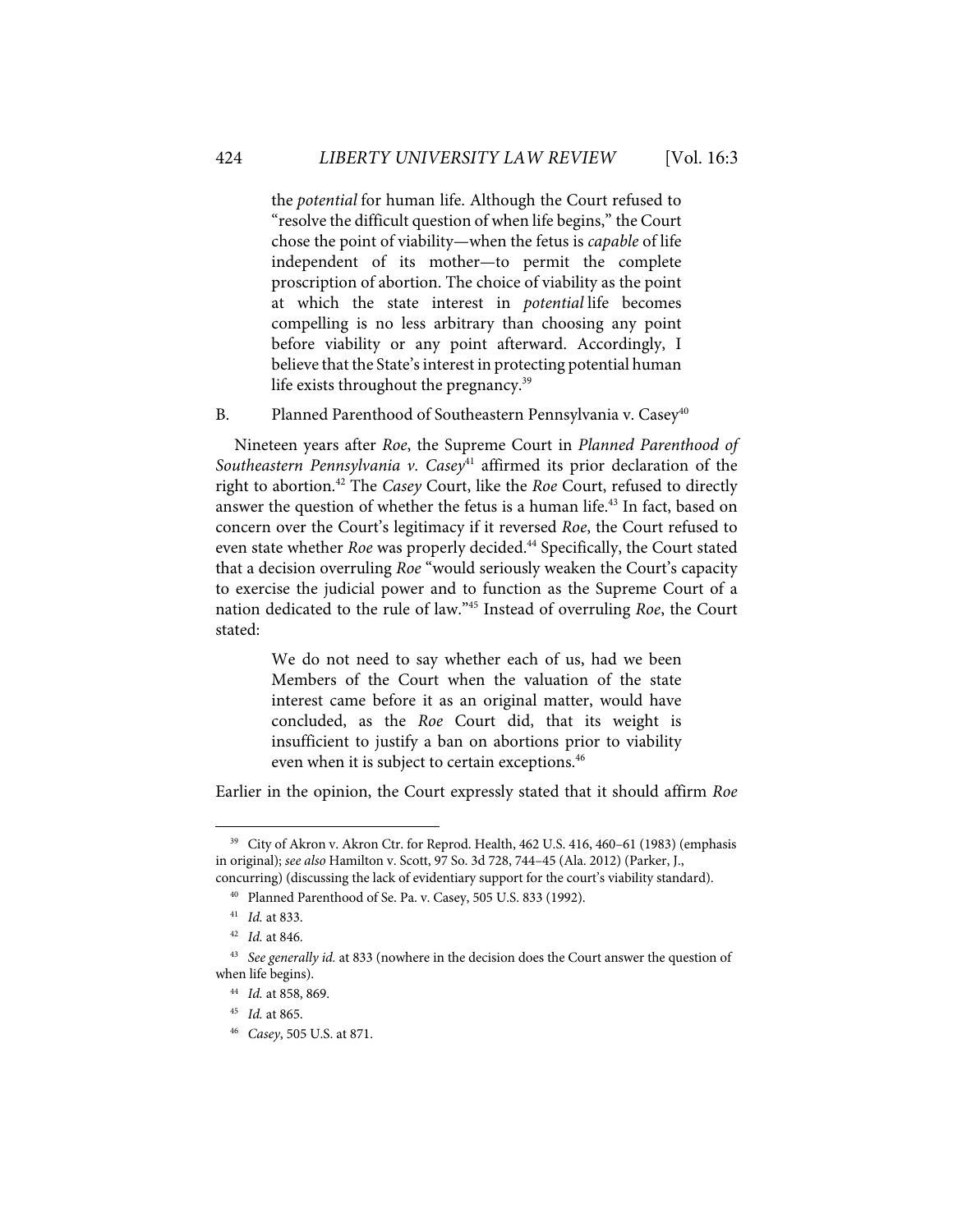even if "in error."47 Thus, rather than addressing whether *Roe* correctly weighed the State's interest in life as against the declared right to abortion, the *Casey* Court assumed the Constitution afforded a right to abortion, then it built on *Roe* as if it were legitimate precedent. The Court concluded that none of the factual changes since 1973 have any "bearing on the validity of *Roe*'s central holding, that viability marks the earliest point at which the State's interest in fetal life is constitutionally adequate to justify a legislative ban on nontherapeutic abortions."48

Several years later, Justice O'Connor spoke to the notion that *stare decisis* is an inexorable command. The doctrine of *stare decisis*

> "demands respect in a society governed by the rule of law." Although respect for *stare decisis* cannot be challenged, "this Court's considered practice [is] not to apply *stare decisis* as rigidly in constitutional as in nonconstitutional cases." Although we must be mindful of the "desirability of continuity of decision in constitutional questions . . . when convinced of former error, this Court has never felt constrained to follow precedent. In constitutional questions, when correction depends upon amendment and not upon legislative action this Court throughout its history has freely exercised its power to reexamine the basis of its constitutional decisions."49

A significant portion of the oral argument before the Supreme Court in *Dobbs* focused on *stare decisis*, and whether error alone is a sufficient basis for reversing prior precedent.<sup>50</sup> Justice Kavanaugh listed several prior Supreme Court cases to support his point that where the prior precedent is seriously wrong, the Court must refuse to follow it.<sup>51</sup> Justice Alito asked the U.S. Solicitor General whether it was her argument that "a case can never be

<sup>47</sup> *Id.* at 858 ("Even on the assumption that the central holding of *Roe* was in error, that error would go only to the strength of the state interest in fetal protection, not to the recognition afforded by the Constitution to the woman's liberty."); *id.* at 869 ("A decision to overrule *Roe'*s essential holding under the existing circumstances would address error, if error there was, at the cost of both profound and unnecessary damage to the Court's legitimacy, and to the Nation's commitment to the rule of law.").

<sup>48</sup> *Id.* at 860.

<sup>49</sup> *Akron*, 462 U.S. at 458–59 (O'Connor, J., dissenting) (citations omitted).

<sup>50</sup> Transcript of Oral Argument, *supra* note 37, at 123 (identifying in the word index every instance of "stare").

<sup>51</sup> *Id.* at 79–80.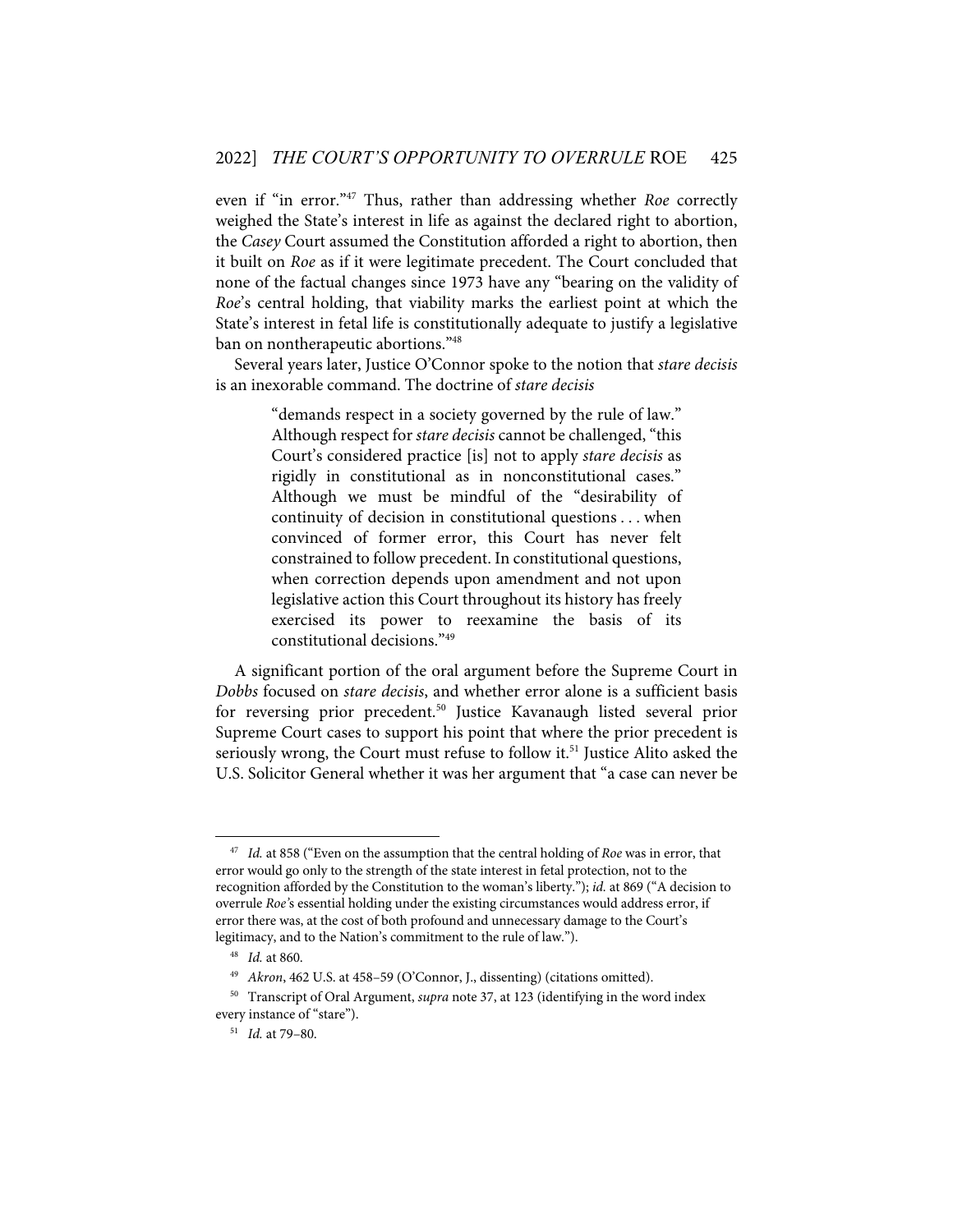overruled simply because it was egregiously wrong."52 The Solicitor General said that error plus changed facts would be necessary.<sup>53</sup> The Solicitor General maintained that position even when faced with the question of whether the Court could have overruled *Plessy v. Ferguson* the year after it was decided based solely on the fact it was an "egregiously wrong" decision.<sup>54</sup> She persisted in her contention that there must be changed factual circumstances:

> It certainly was egregiously wrong on the day that it was handed down, *Plessy*, but what the Court said in analyzing *Plessy* to *Brown* and *Casey* was that what had become clear is that the factual premise that underlay the decision, this idea that segregation did[] [not] create a badge of inferiority, had been entirely mistaken.<sup>55</sup>

Although several Justices during the oral argument in *Dobbs* seemed to agree that an egregious error alone was sufficient to overrule prior precedent, several other Justices took the position that error alone is insufficient. <sup>56</sup> They emphasized the *stare decisis* factors, focusing on "whether facts have so changed, or come to be seen so differently, as to have robbed the old rule of significant application or justification[.]"<sup>57</sup> Justice Kagan shared her belief that "not much has changed [factually] since *Roe* and *Casey*[.]"58

The *Dobbs* oral argument concerning *stare decisis* highlights the need to permit discovery on issues that would challenge the factual underpinnings in *Roe* to demonstrate the Court's error. Yet, lower courts refuse discovery concerning issues that would challenge the validity of the viability line.<sup>59</sup> As a result, litigants have not been able to develop a record showing fetal pain, fetal heartbeat, whether abortion is safer than childbirth, or whether women need abortion to be successful in the workplace.

- 57 Planned Parenthood of Se. Pa. v. Casey, 505 U.S. 833, 855 (1992).
- 58 Transcript of Oral Argument, *supra* note 37, at 32–33.

<sup>52</sup> *Id.* at 92.

<sup>53</sup> *Id.*

<sup>54</sup> *Id.* at 92–93.

<sup>55</sup> *Id.* (emphasis added).

<sup>56</sup> Transcript of Oral Argument, *supra* note 37, at 8–13 (questions by Justice Breyer); *id.* at 20–21 (question by Justice Sotomayor).

<sup>59</sup> *See supra* note 6.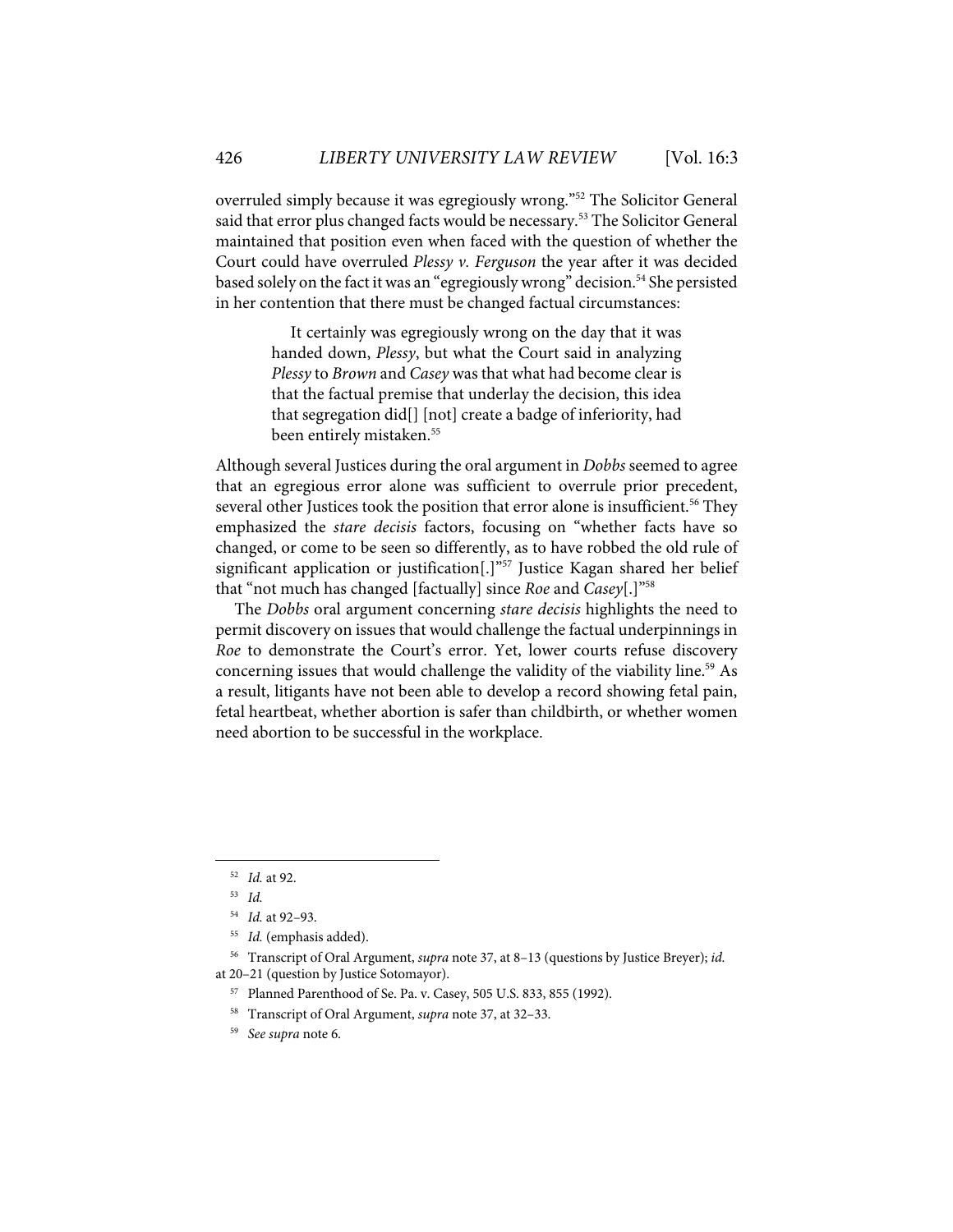#### C. *Supreme Court Abortion Precedent After* Roe *and* Casey

Supreme Court precedent after *Roe* and *Casey* highlight the catch-22 that states face in attempting to overturn or limit *Roe*. <sup>60</sup> To convince the Court to reverse *Roe*, advocates need to demonstrate that the fetus is a human life not just "potential life"—prior to viability. However, the current viability standard not only prevents a state from prohibiting abortion prior to viability but it also has led courts to prohibit discovery on issues that are aimed at undermining the right to abortion prior to viability. $61$  Thus, the catch-22 is that, on the one hand, states need to produce evidence undermining the factual underpinnings of the viability standard to reverse *Roe*; <sup>62</sup> but, on the other hand, courts will not allow states to gather such evidence and use it in litigation to undermine the factual underpinnings of *Roe*. 63

In addition to the question of life prior to viability, decisions following *Roe* and *Casey* highlight two additional areas for factual findings that could undermine *Roe*: facts addressing the question of whether abortion is a safer alternative to childbirth, <sup>64</sup> and facts addressing whether women need the right to abortion to realize their full potential in and out of the workplace.<sup>65</sup> In a recent article discussing the workability of *Roe*, scholars, Clarke D. Forsythe and Rachel N. Morrison, explain that the premise that abortions are safer than childbirth was unsupported in *Roe*. <sup>66</sup> Specifically, the Court based its decision that abortion was a safe alternative to childbirth despite having

<sup>60</sup> *See* Jackson Women's Health Org. v. Dobbs, 945 F.3d 265, 281 (5th Cir. 2019), *cert. granted*, 141 S. Ct. 2619 (2021) (explaining that courts should permit discovery of issues that would challenge viability as the point at which a state's interest becomes compelling but citing cases where courts, including the *Dobbs* court, refused discovery because the plaintiffs sought to challenge the viability standard).

<sup>61</sup> *Id.*

<sup>62</sup> The *Roe* Court admitted that if the state could establish that the unborn fetus was a person, then plaintiff's case would fail. It naturally flows from that statement that if a litigant could establish that the unborn fetus is a human being, a plaintiff's challenge to an abortion regulation would fail. *Cf.* Roe v. Wade, 410 U.S. 113, 156–57 (1973).

<sup>63</sup> *See supra* note 6.

<sup>64</sup> Whole Woman's Health v. Hellerstedt, 136 S. Ct. 2292, 2320 (2016) (Ginsburg, J., concurring) (stating that abortion is "one of the safest medical procedures" in the United States).

<sup>65</sup> *See* Gonzales v. Carhart, 550 U.S. 124, 171–72 (2007) (Ginsburg, J., dissenting) (explaining why women need and rely on abortion).

<sup>66</sup> Clarke D. Forsythe & Rachel N. Morrison, *Stare Decisis, Workability, and* Roe v. Wade*: An Introduction*, 18 AVE MARIA L. REV. 48, 77–81, 86–87 (2020).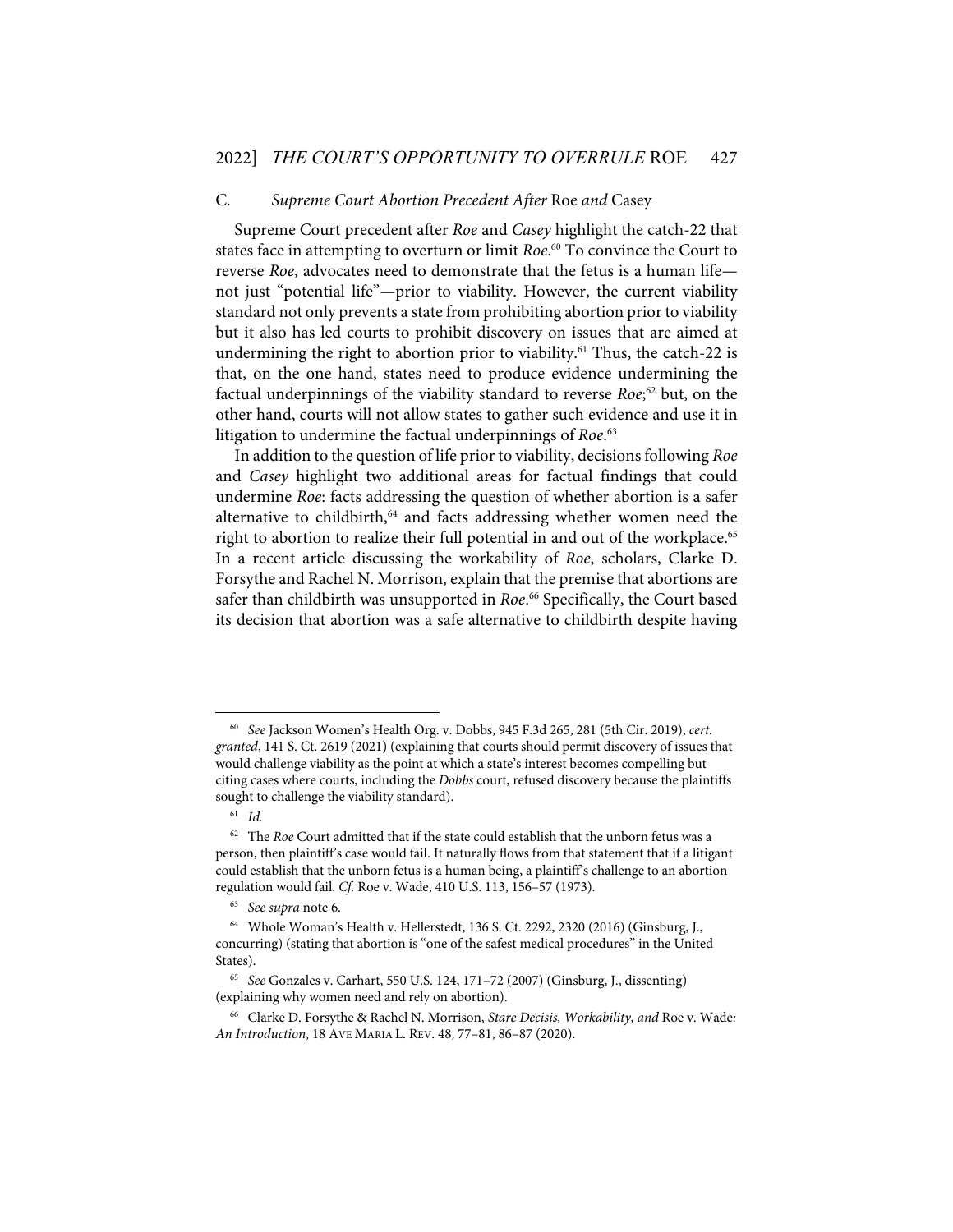"no reliable national system of data collection and analysis."67 If evidence were produced demonstrating the factual misgivings of the assertion that abortion is safer than childbirth, then it would provide a basis for satisfying the fourth factor of *stare decisis*.

Similarly, at least one amicus brief submitted to the Supreme Court in *Dobbs* directly challenged the factual premise in *Roe*, *Casey*, and subsequent cases, that women need abortion to have equal opportunities in the United States.<sup>68</sup> The brief filed on behalf of 240 women scholars and professionals as well as prolife feminist organizations asserts "[t]here is no adequate credible evidence that women, as a group, have enjoyed greater economic and social opportunities because of the availability of abortion."69 It provides significant data challenging the previously unsupported notion that women need abortion to be successful. Justice Barrett asked questions along these same lines during the *Dobbs* oral argument. For example, she asked,

> [Given] both *Roe* and *Casey* emphasize the burdens of parenting, and insofar as you and many of your amici focus on the ways in which forced parenting, forced motherhood, would hinder women's access to the workplace and to equal opportunities, it's also focused on the consequences of parenting and the obligations of motherhood that flow from pregnancy. Why don't the safe-haven laws take care of that problem?<sup>70</sup>

As reflected in *Dobbs*, both *Roe* and *Casey* established viability as the first instance that states have a strong enough interest in the life of the unborn to

<sup>67</sup> *Id.* at 89 (identifying the unverified and noncollaborative data collection that takes place at the federal and state levels as well as by private organizations); *id.* at 90 ("*Roe* is unworkable because it was based on an unfulfilled assumption.").

<sup>68</sup> *See, e.g.*, *Gonzales*, 550 U.S. at 171 (Ginsburg, J., dissenting) ("[Women's] ability to realize their full potential . . . is intimately connected to 'their ability to control their reproductive lives.'" (quoting Planned Parenthood of Se. Pa. v. Casey, 505 U.S. 833, 897 (1992))); *id.* at 172 ("[Abortion] center[s] on a woman's autonomy to determine her life's course, and thus to enjoy equal citizenship stature.").

<sup>69</sup> Brief for 240 Women Scholars and Professionals, and Prolife Feminist Organizations in Support of Petitioners at 17, Dobbs v. Jackson Women's Health Org., 141 S. Ct. 2619 (2021) (No. 19-1392), https://www.supremecourt.gov/DocketPDF/19/19-

<sup>1392/185366/20210804180314919</sup>\_19-

<sup>1392%20</sup>Brief%20of%20240%20Women%20Scholars%20et%20al%20In%20Support%20 of%20Petitioners.pdf.

<sup>70</sup> Transcript of Oral Argument, *supra* note 37, at 56.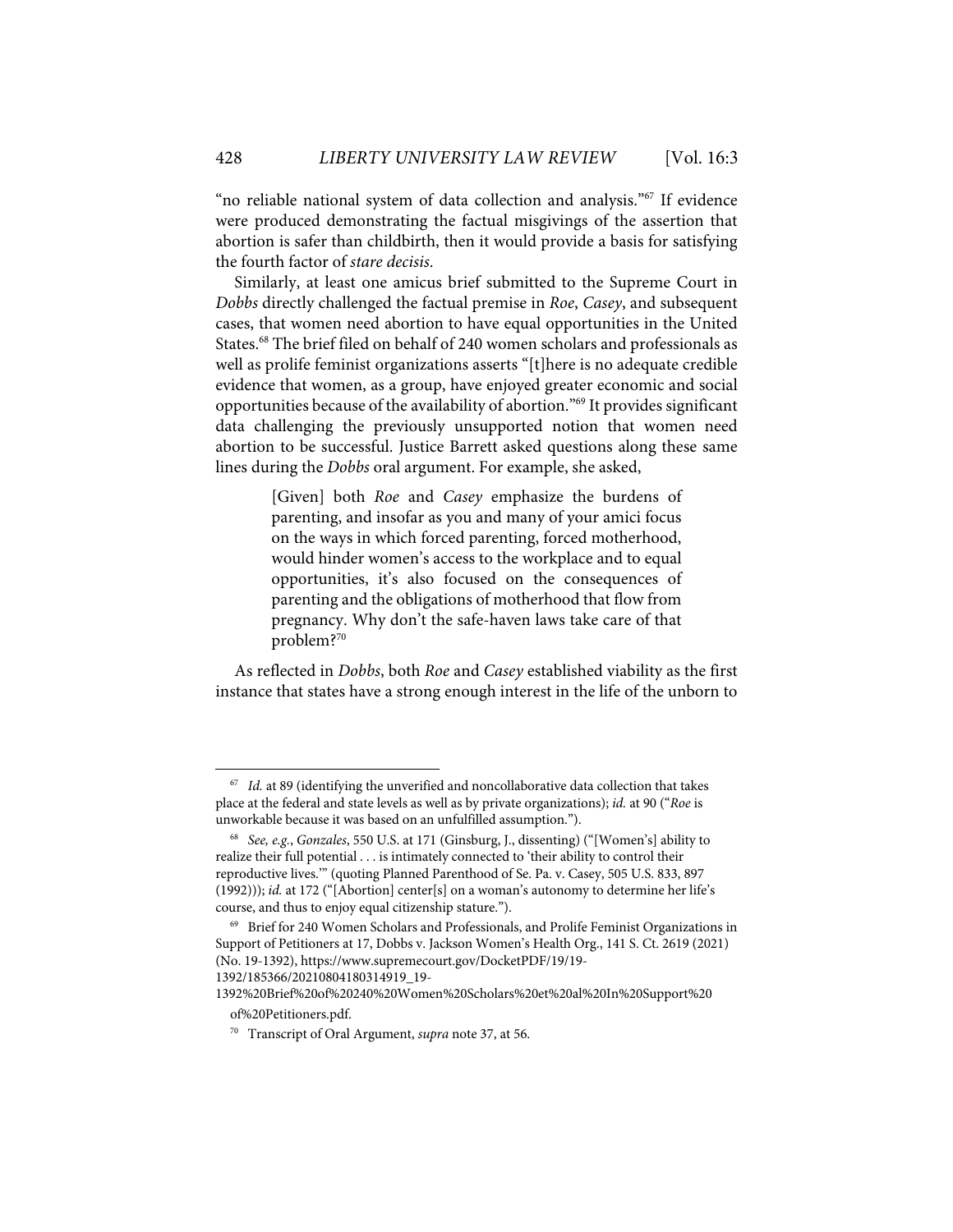prohibit abortion. <sup>71</sup> To the extent *Roe* and *Casey* rested on facts tending to show that abortion is safe, women need abortion to be equal participants in society, or that the fetus is not human life, the doctrine of *stare decisis* dictates that states must have the opportunity to produce new evidence that undermines the factual underpinnings of *Roe* and *Casey*. Banning statesfrom ever gathering and submitting such information is contrary to the language in *Roe* and inconsistent with prior precedent where the Supreme Court has recognized and provided correction for its errors. 72

III. *JACKSON WOMEN'S HEALTH ORGANIZATION V. DOBBS*<sup>73</sup>

In early 2018, Mississippi enacted the Gestational Age Act, which provides that, in most cases, a person cannot perform an abortion until a physician first determines and documents a fetus's probable gestational age.<sup>74</sup> Except in the case of

> a medical emergency or in the case of a severe fetal abnormality, a person shall not intentionally or knowingly perform, induce, or attempt to perform or induce an abortion of an unborn human being if the probable gestational age of the unborn human being has been determined to be greater than fifteen (15) weeks.<sup>75</sup>

<sup>71</sup> *See* Planned Parenthood of Se. Pa. v. Casey, 505 U.S. 833, 872 (1992) ("[D]uring the third trimester, when the fetus is viable, prohibitions are permitted provided the life or health of the mother is not at stake."); *Roe*, 410 U.S. at 163–65 (the state's interest is "compelling" at viability and, at that point, the state could "proscribe abortion").

<sup>72</sup> *See, e.g.*, Brown v. Bd. of Educ., 347 U.S. 483, 495 (1954) (reversing *Plessy v. Ferguson*, 163 U.S. 537 (1896), concluding that separate educational facilities are inherently unequal).

<sup>73</sup> Jackson Women's Health Org. v. Dobbs, 945 F.3d 265 (5th Cir. 2019), *cert. granted*, 141 S. Ct. 2619 (2021).

<sup>74</sup> MISS. CODE ANN. § 41-41-191 (1972).

<sup>75</sup> *Id.* The statute defines "severe fetal abnormality" as "a life-threatening physical condition that, in reasonable medical judgment, regardless of the provision of life-saving medical treatment, is incompatible with life outside the womb." *Id.* A "medical emergency" is defined as

a condition in which . . . an abortion is necessary to preserve the life of a pregnant woman whose life is endangered by a physical disorder, physical illness, or physical injury, including a life-endangering condition arising from the pregnancy itself, or when the continuation of the pregnancy will create a serious risk of substantial and irreversible impairment of a major bodily function.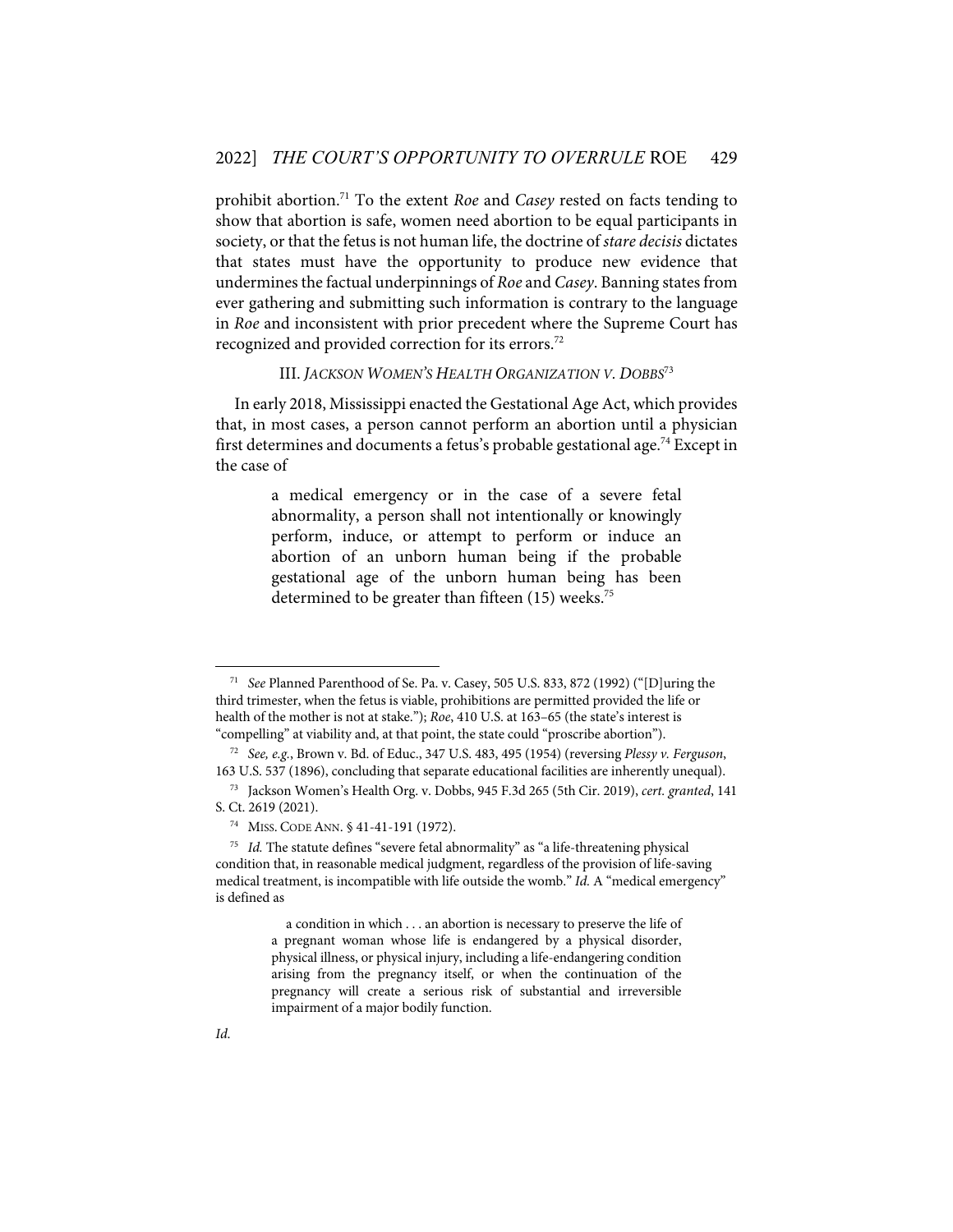The statute provides that the medical licenses of doctors who violate the Act shall be suspended or revoked. 76

The legislature set the mark at fifteen weeks because it found that "most abortions performed after fifteen weeks' gestation are dilation and evacuation procedures," which the legislature described as "a barbaric practice, dangerous for the maternal patient, and demeaning to the medical profession."77 The legislature also made findings concerning medical knowledge of prenatal development, including that unborn babies have the ability to open and close fingers and sense outside stimulations starting at twelve weeks' gestation.<sup>78</sup> Finally, the legislature "found that abortion carries risks to maternal health that increase with gestational age."79

"On the day the Act was signed into law, Jackson Women's Health Organization" filed suit challenging the constitutionality of the Act and requesting emergency relief to enjoin implementation of the Act.<sup>80</sup> Concluding that the Act is "effectively a ban on all elective abortions after 15 weeks," the court granted the temporary restraining order and limited discovery to the issue of when viability occurs.<sup>81</sup> The district court explained that the "single question" in the case was whether the fifteen-week mark was before viability.<sup>82</sup> Thus, the court concluded that the State's discovery requests concerning fetal pain and the detection of a heartbeat were irrelevant because "discovery was aimed at rejecting the Supreme Court's viability framework, not at defending the Act within that framework."83

At the close of discovery, the Clinic moved for summary judgment.<sup>84</sup> It "submitted evidence that viability is medically impossible at 15 weeks", and that the State conceded that it had not identified any "medical evidence that a fetus would be viable at 15 weeks."<sup>85</sup> "The district court granted summary judgment to the [C]linic" and permanently enjoined the Act "because 'viability marks the earliest point at which the State's interest in fetal life is constitutionally adequate to justify a legislative ban on nontherapeutic

<sup>76</sup> MISS. CODE ANN. § 41-41-191(6).

<sup>77</sup> *Dobbs*, 945 F.3d at 269.

<sup>78</sup> *Id.*

<sup>79</sup> *Id.*

<sup>80</sup> *Id.*

<sup>81</sup> *Id.* at 269–70.

<sup>82</sup> *Id.*

<sup>83</sup> *Dobbs*, 945 F.3d at 270*.*

<sup>84</sup> *Id.*

<sup>85</sup> *Id.*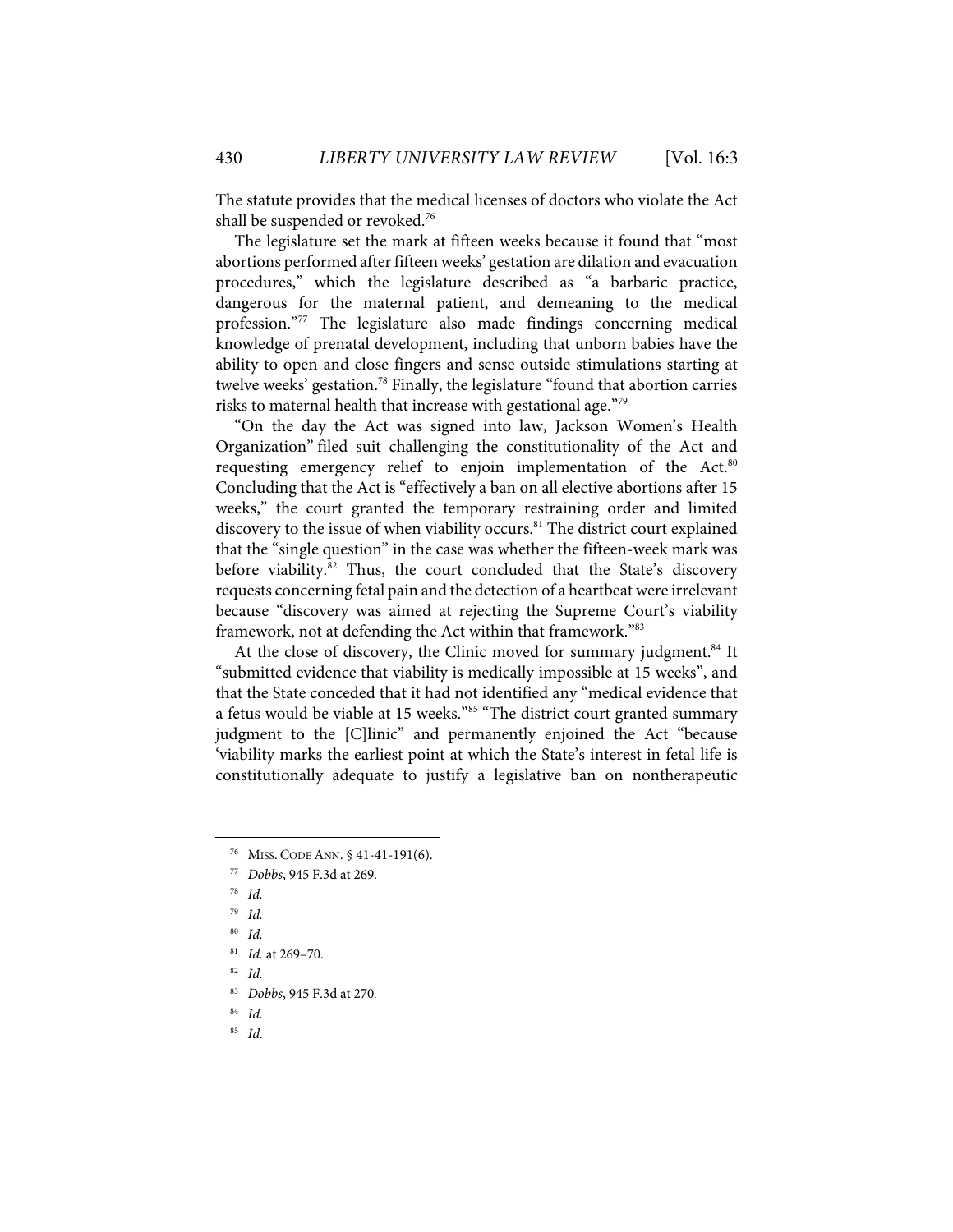abortions."<sup>86</sup> On appeal, the State raised five arguments,<sup>87</sup> which the circuit court "collapse[d] to three: whether the summary-judgment order properly applies the Supreme Court's abortion jurisprudence, whether limiting discovery to viability was an abuse of discretion, and whether the scope of injunctive relief was proper."88

In affirming the district court's decision, the circuit court held that under *Casey* there is no state interest that "can justify a pre-viability abortion ban."<sup>89</sup> The court explained that pre-viability abortion bans are "unconstitutional regardless of the State's interests because 'a State may not prohibit any woman from making the ultimate decision to terminate her pregnancy before viability.'"90 As a result, the circuit court held that the district court did not abuse its discretion in denying discovery on the issues of fetal pain and heartbeat because those issues did not relate to the question of when viability occurs.91 The State argued that the district court abused its discretion because the denial of discovery means that the court cannot consider new evidence related to the State's interests in prohibiting or limiting abortion previability. <sup>92</sup> Rather, courts "will remain 'willfully blind' to scientific developments" and will "never see a full record in an abortion case."<sup>93</sup> Judge James C. Ho, who wrote a concurring opinion, reasoned:

> Because *Casey* establishes viability as the governing constitutional standard, I am duty bound to conclude that

#### *Id.* at 271.

<sup>86</sup> *Id.* (quoting Jackson Women's Health Org. v. Currier, 349 F. Supp. 3d 536, 539 (S.D. Miss. 2018)).

<sup>&</sup>lt;sup>87</sup> The five arguments made by the State were that

<sup>(1)</sup> the Supreme Court's decision in *Gonzales v. Carhart* preserves the possibility that a "state's interest in protecting unborn life can justify a previability restriction on abortion;" (2) the district court abused its discretion by restricting discovery, thus stymying the State's effort to develop the record; (3) the district court failed to defer to the legislature's findings; (4) the Act imposes no undue burden, as it only shrinks by one week the window in which women can elect to have abortions [given that the only abortion provider in Mississippi only provides abortions through sixteen weeks]; and (5) the Clinic lacked standing to challenge the Act's application after 16 weeks . . . .

<sup>88</sup> *Id.*

<sup>89</sup> *Dobbs*, 945 F.3d at 271.

<sup>90</sup> *Id.* at 273 (quoting Planned Parenthood of Se. Pa. v. Casey, 505 U.S. 833, 879 (1992)).

<sup>91</sup> *Id.* at 275.

<sup>92</sup> *See id.*

<sup>93</sup> *Id.*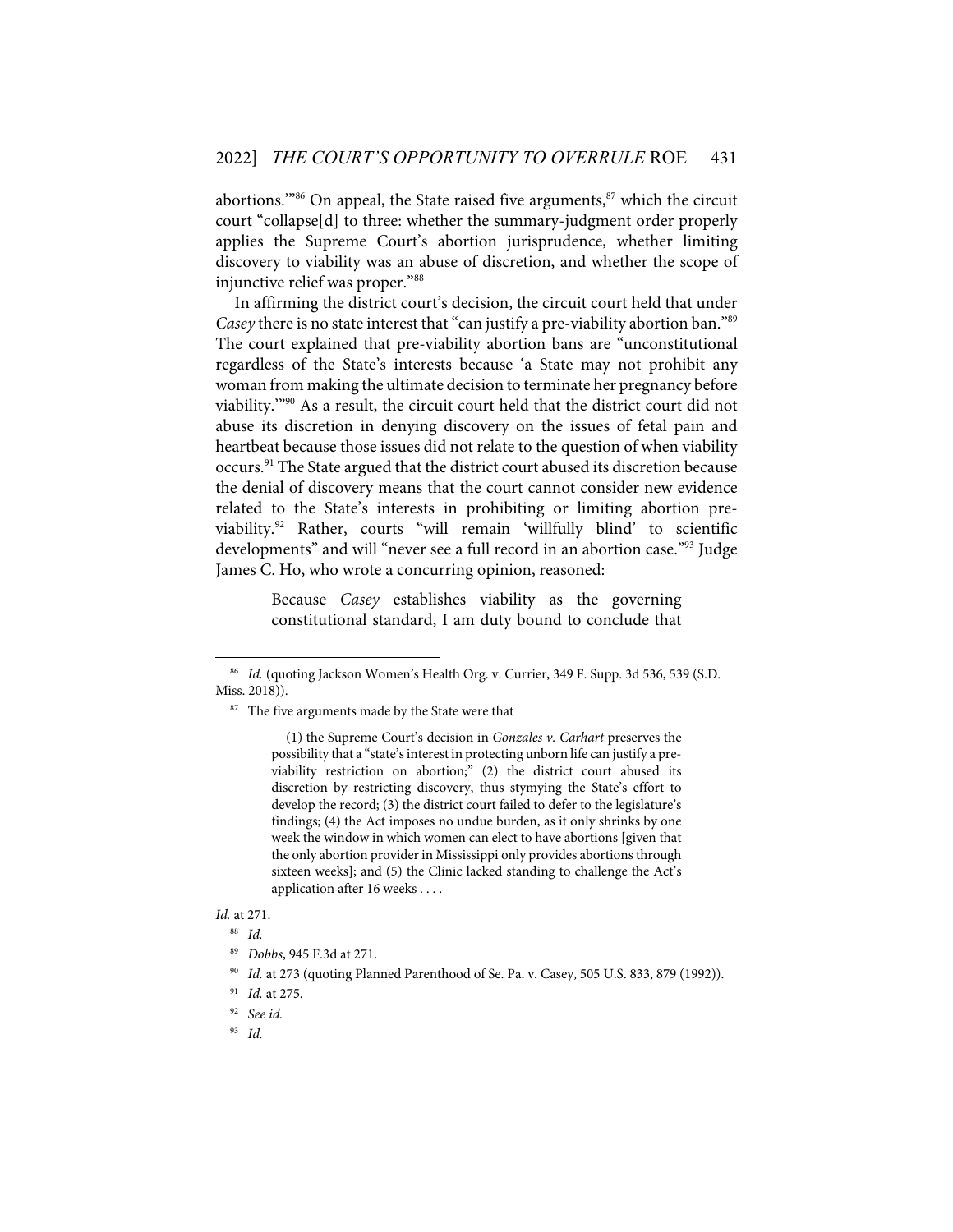the district court did not abuse its discretion in forbidding discovery and fact development on the issue of pain. But neither would it have been an abuse of discretion if the district court had *permitted* discovery fact development on the issue of pain.<sup>94</sup>

Judge Ho began his explanation by turning to Federal Rule of Civil Procedure  $26(b)(1)$ , which permits discovery for "any nonprivileged matter that is relevant to any party's claim or defense and proportional to the needs of the case, considering [*inter alia*] the importance of the issues at stake in the action."95 He explained that relevance, as used in Rule 26, "encompass[es] any matter that bears on, or that could reasonably lead to other matter that could bear on, any issue that is or may be in the case."96 Judge Ho believed Rule 26 was broad enough to encompass discovery on factual matters directed at overturning *Roe* because Federal Rule of Civil Procedure 26(g), which sets forth the signature requirement for discovery requests and disclosures, specifically states that the parties can take discovery on matters related to those "warranted by existing law or by a nonfrivolous argument for extending, modifying, or reversing existing law or for establishing new law."97

Under Rule 26, a court cannot prevent discovery solely on the ground that the information sought in discovery is intended to be used to overrule or undermine existing precedent.<sup>98</sup> Rule  $26(g)$  specifically states that by signing the request or response, the party or attorney represents that the discovery is "consistent with these rules and warranted by existing law or by a nonfrivolous argument for extending, modifying, or reversing existing law, or for establishing new law."99 As applied in the abortion context, Rule 26 reaffirms that parties are allowed to pursue nonfrivolous claims seeking to reverse existing law.100 Thus, states should be permitted to take discovery on issues such as fetal heartbeat and fetal pain to seek a reversal of existing precedent that triggers the State's compelling interest in the unborn baby only at the point of viability. States should also be permitted to take discovery on the safety of the abortion procedure as compared to childbirth, because the Court in *Roe* relied on the purported safety of abortion in reaching its

<sup>94</sup> *Id.* at 281 (Ho, J., concurring).

<sup>95</sup> *Dobbs*, 945 F.3d at 281 (quoting FED. R. CIV. P. 26(b)(1)).

<sup>96</sup> *Id.* (alteration in original) (quoting Oppenheimer Fund, Inc. v. Sanders, 437 U.S. 340, 351 (1978)).

<sup>&</sup>lt;sup>97</sup> *Id.* (quoting FED. R. CIV. P. 11(b)(2)).

<sup>98</sup> *Id.* (quoting FED. R. CIV. P. 11(b)(2)).

 $^{99}$  FED. R. CIV. P. 26(g)(1)(B)(i).

<sup>100</sup> *Id.*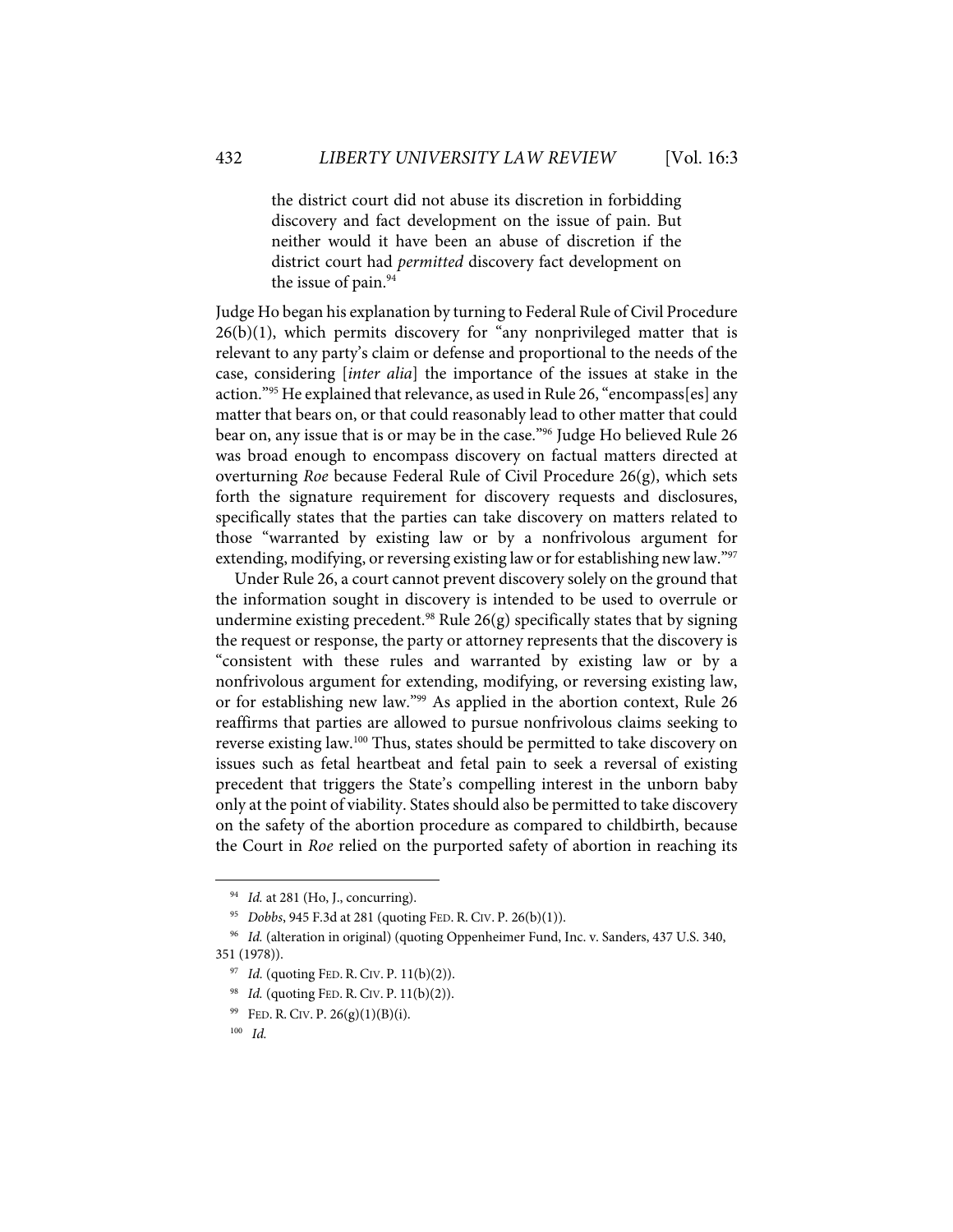decision that there was a right to abortion. <sup>101</sup> A repeatedly asserted basis when arguing the reliance factor in the *stare decisis* doctrine is the conclusion that women need abortion.<sup>102</sup> Thus, states should be allowed to take discovery on the question of whether women actually need, and rely on, the right to abortion in order to have an equal opportunity to participate in society.

# IV. AT A MINIMUM, THE SUPREME COURT MUST SEIZE THE OPPORTUNITY IN *DOBBS* TO ALLOW STATES TO PROVE WHEN LIFE BEGINS

#### A. *The Supreme Court Should Overrule* Roe *and* Casey

More than 60 million unborn babies have been aborted because the Supreme Court has refused for nearly fifty years to reverse *Roe*. <sup>103</sup> In some respects, the abortion precedent has felt a bit like a shell game–with the Court pushing around various words to describe the unborn baby, all the while refusing to answer the one question that should put an end to abortion whether what is growing in the mother's womb is a human life. Instead of answering that important question, the Court refers to the unborn baby as a "*potential* life<sup>"104</sup> or a "living organism."<sup>105</sup> According to a dictionary definition,"potential" means"[h]aving or showing the capacity to become or develop into something in the future."106 This definition begs the following questions. When discussing an unborn human, at what point in the future does the potential life develop into life? Is it a life at conception, viability, birth, or some other point in the fetus's development? If only at birth, why has the Court used the viability line as the point in time the State's interest in that potential life becomes compelling? And if a fetus is only "potential life" for the first twenty-plus weeks, what exactly is it prior to viability?

<sup>101</sup> *See* Roe v. Wade, 410 U.S. 113, 145–46, 149 (1973).

<sup>102</sup> Planned Parenthood of Se. Pa. v. Casey, 505 U.S. 833, 860 (1992) (an entire generation of women have come to rely on the ability to make reproductive decisions); *id.* at 927–28 (Blackmun, J., concurring) (discussing the burdens women face when "force[d]" to give birth); Transcript of Oral Argument, *supra* note 37, at 48 ("[E]liminating or reducing the right to abortion will propel women backwards."); *id.* at 52 ("[A]bortion has been critical to women's equal participation in society.").

<sup>103</sup> *See* Dorman, *supra* note 2.

<sup>104</sup> *Roe*, 410 U.S. at 150; *see also Casey*, 505 U.S. at 852 ("Abortion is a unique act. It is an act fraught with consequences for others: for the woman . . . and, depending on one's beliefs, for the life or potential life that is aborted.").

<sup>105</sup> Gonzales v. Carhart, 550 U.S. 124, 147 (2007) ("The Act does apply both pre[- ]viability and post[-]viability because, by common understanding and scientific terminology, a fetus is a living organism while within the womb, whether or not it is viable outside the womb.").

<sup>106</sup> *Potential*, LEXICO.COM, https://www.lexico.com/en/definition/potential (last visited Mar. 6, 2022).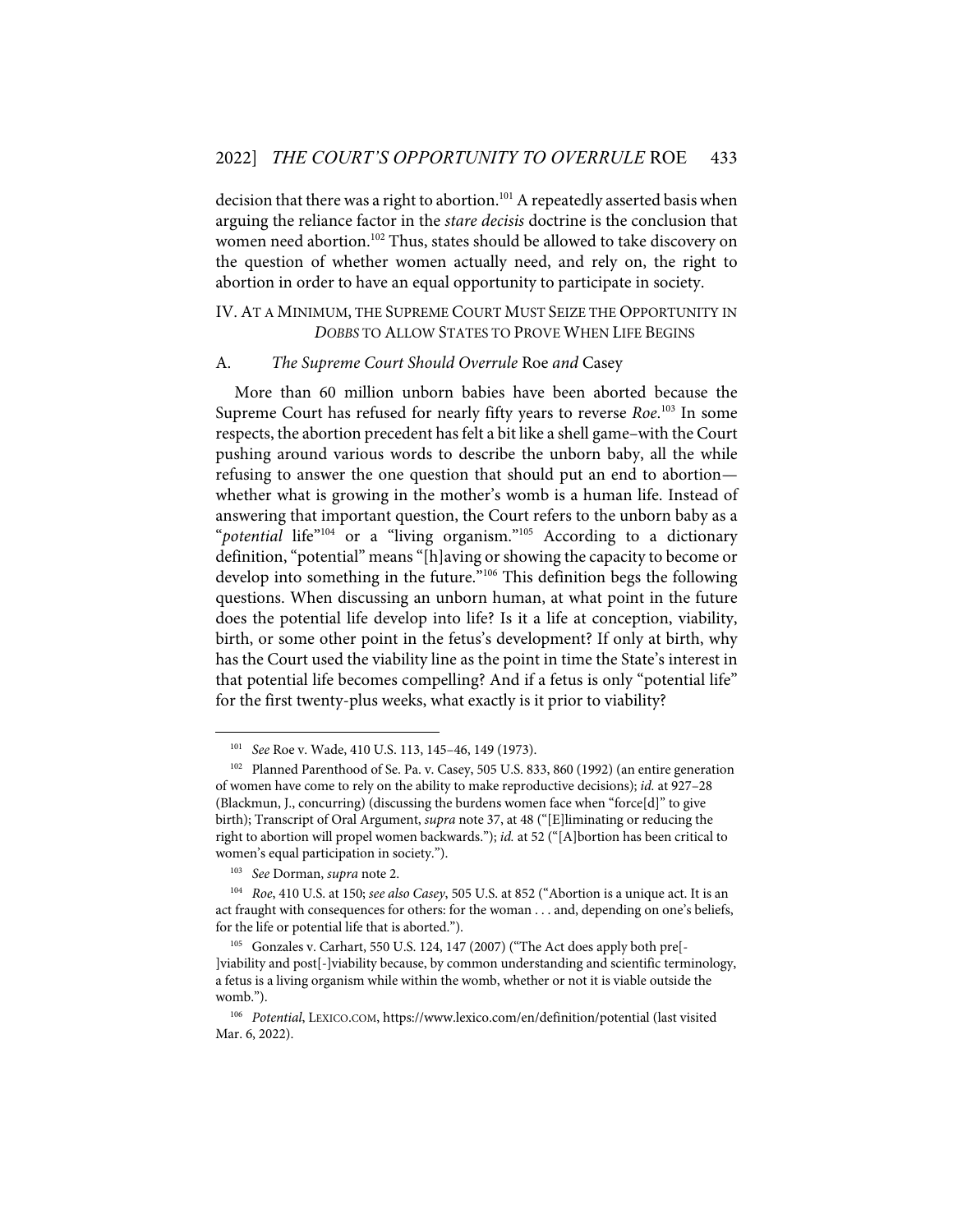Supreme Court precedent seems to rest on the notion that prior to viability, the fetus is not a human life; it is some "living organism" constituting "potential [human] life" that later develops into human life. 107 The Court has not added any clarity to its reasoning by referring to the fetus as a "living organism" while refusing to identify what species of living organism the Court believes the fetus to be.

To confuse things even further, without answering the question of when life begins or explaining what a potential life means, the *Roe* Court concluded that the unborn baby is not a person for purposes of the Fourteenth Amendment's protection—including the right to life. <sup>108</sup> The Justices who continue to affirm *Roe* and *Casey* apparently do not realize the contradictory positions they take in asserting that the fetus *is* a living being and, yet, a woman can abort that living being as long as we do not call it a living human being. <sup>109</sup> In reality, all human life, regardless of its stage of development, is endowed with the right to life because humans are created in the image of God, not because a human magically transforms into a "person" at birth. Scripture repeatedly describes God making, forming, and knitting together babies in the womb.<sup>110</sup>

The Supreme Court has continued to affirm *Roe* even while suggesting that the decision in *Roe* might have been in error. <sup>111</sup> The possible error that the Court referred to in *Casey* is the fact that *Roe* did "not resolve the difficult question of when life begins," yet the Court still went on to conclude that women have a right to destroy what may or may not be a life.<sup>112</sup> If the Court was not competent to decide when life begins, and thus whether the fetus is a human life prior to birth, then it should have erred on the side of protecting the fetus. Instead, the Court refused to decide when life begins but still found a right to destroy what may or may not constitute human life.<sup>113</sup> Looking back to Pascal's Wager, the Court chose the wager that has the potential of infinite

<sup>107</sup> *See Roe*, 410 U.S. at 163 (explaining that the state has an interest in the "potential life," before viability but that after viability the "fetus then presumably has the capability of meaningful life outside the mother's womb").

<sup>108</sup> *Casey*, 505 U.S. at 913 (Stevens, J., concurring) ("After analyzing the usage of 'person' in the Constitution, the Court concluded that the word 'has application only postnatally.' . . . Thus, as a matter of federal constitutional law, a developing organism that is not yet a 'person' does not have what is sometimes described as a 'right to life.'").

<sup>&</sup>lt;sup>109</sup> *Id.* at 846 ("These principles do not contradict one another ....").

<sup>110</sup> *See, e.g.*, *Job* 31:15; *Psalm* 139:13; *Isaiah* 44:2, 24; *Isaiah* 49:5; *Jeremiah* 1:4–5.

<sup>111</sup> *Casey*, 505 U.S. at 857–59, 869.

<sup>112</sup> *Roe*, 410 U.S. at 159.

<sup>113</sup> *Id.*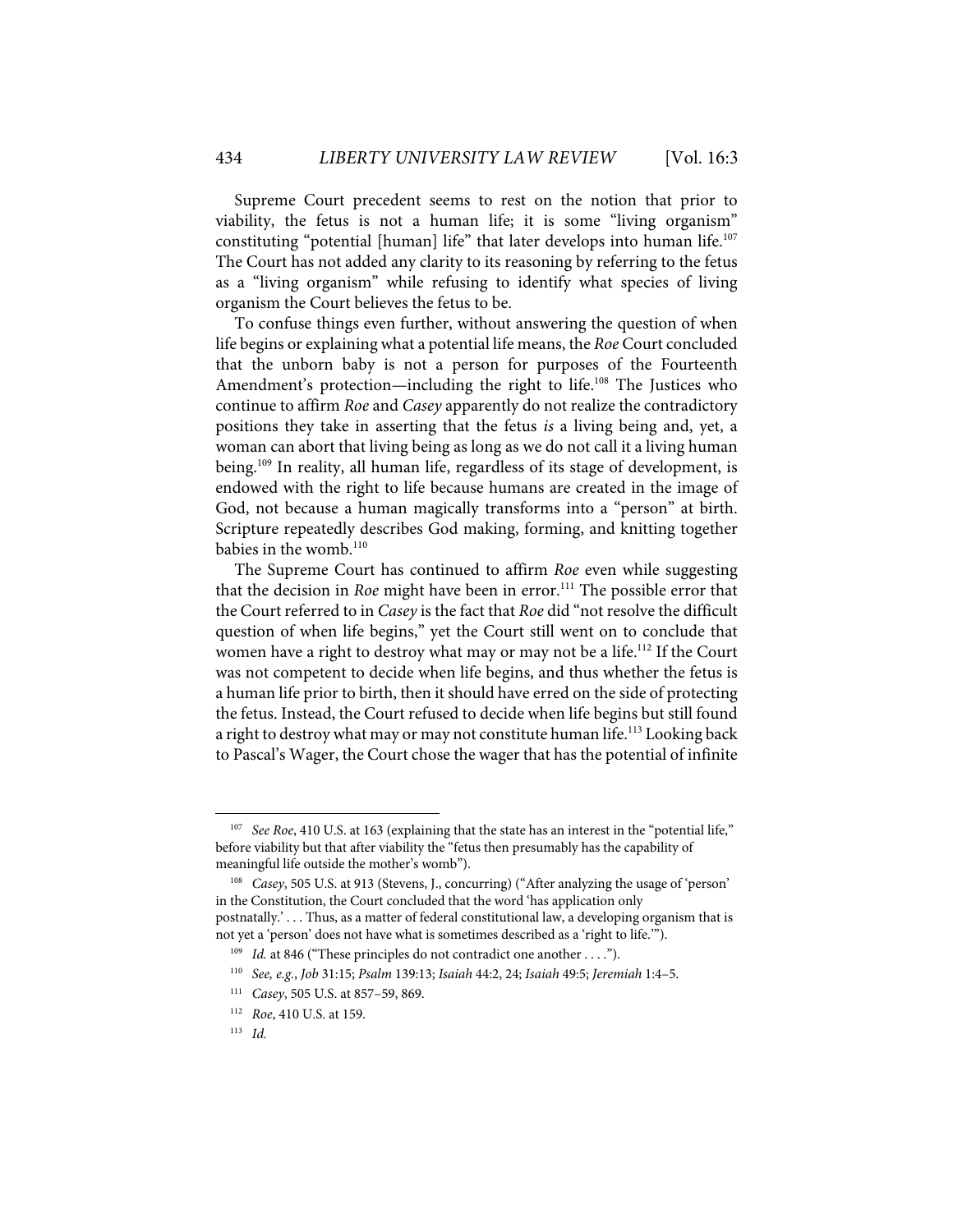$loss.<sup>114</sup>$ 

A 2012 Alabama Supreme Court opinion highlights the Court's error. The Alabama decision held that the State's "wrongful-death statute allows an action to be brought for the wrongful death of any unborn child, even when the child dies before reaching the point of viability."115 In that case, the trial court concluded that the plaintiffs could not bring suit for wrongful death of a non-viable fetus.<sup>116</sup> The Supreme Court of Alabama reversed.<sup>117</sup> Justice Parker explained in his concurring opinion that some states had incorrectly "applied *Roe*'s viability standard to wrongful-death law, citing *Roe* as prohibiting the recovery of damages for the wrongful death of a child who dies without reaching viability."118 "*Roe*'s statement that unborn children are not 'persons' within the meaning of the Fourteenth Amendment is irrelevant to the question whether unborn children are 'persons' under state law."119 Thus, unless a woman's right to abortion is implicated, states can treat an unborn child as a protectable human life.

Justice Parker identified four reasons that "*Roe*'s viability standard is not persuasive."120 First, he explained how "*Roe* misstated the protection of the unborn child under the common law."121 He specifically challenged the *Roe* Court's conclusion that "the unborn have never been recognized in the law as persons in the whole sense."122 For example, even though Sir William Blackstone "recognized that unborn children were persons," and the *Roe*  Court cited Blackstone in its decision, the Court "failed to note that Blackstone addressed the legal protection of the unborn child within a section entitled 'The Law of Persons.'"<sup>123</sup> Further, the Court "ignored the opening line of [Blackstone's] paragraph describing the law's treatment of the unborn child: 'Life is an immediate gift of God, a right inherent by nature in every individual.'"124 Professor David Kader's research revealed that "[r]ights and protections legally afforded the unborn child are of ancient vintage. In equity, property, crime, and tort, the unborn has received and continues to receive a

<sup>114</sup> *See Pascal's Wager*, *supra* note 9 and accompanying text.

<sup>115</sup> Hamilton v. Scott, 97 So. 3d 728, 735 (Ala. 2012).

<sup>116</sup> *Id.* at 732.

<sup>117</sup> *Id.* at 737.

<sup>&</sup>lt;sup>118</sup> *Id.* at 740 (Parker, J., concurring).

<sup>119</sup> *Id.* at 741.

<sup>120</sup> *Id.* at 742.

<sup>121</sup> *Hamilton*, 97 So. 3d at 742.

<sup>&</sup>lt;sup>122</sup> *Id.* (quoting Roe v. Wade, 410 U.S. 113, 162 (1973)).

<sup>123</sup> *Id.* at 743.

<sup>&</sup>lt;sup>124</sup> *Id.* (quoting 1 WILLIAM BLACKSTONE, COMMENTARIES \*129).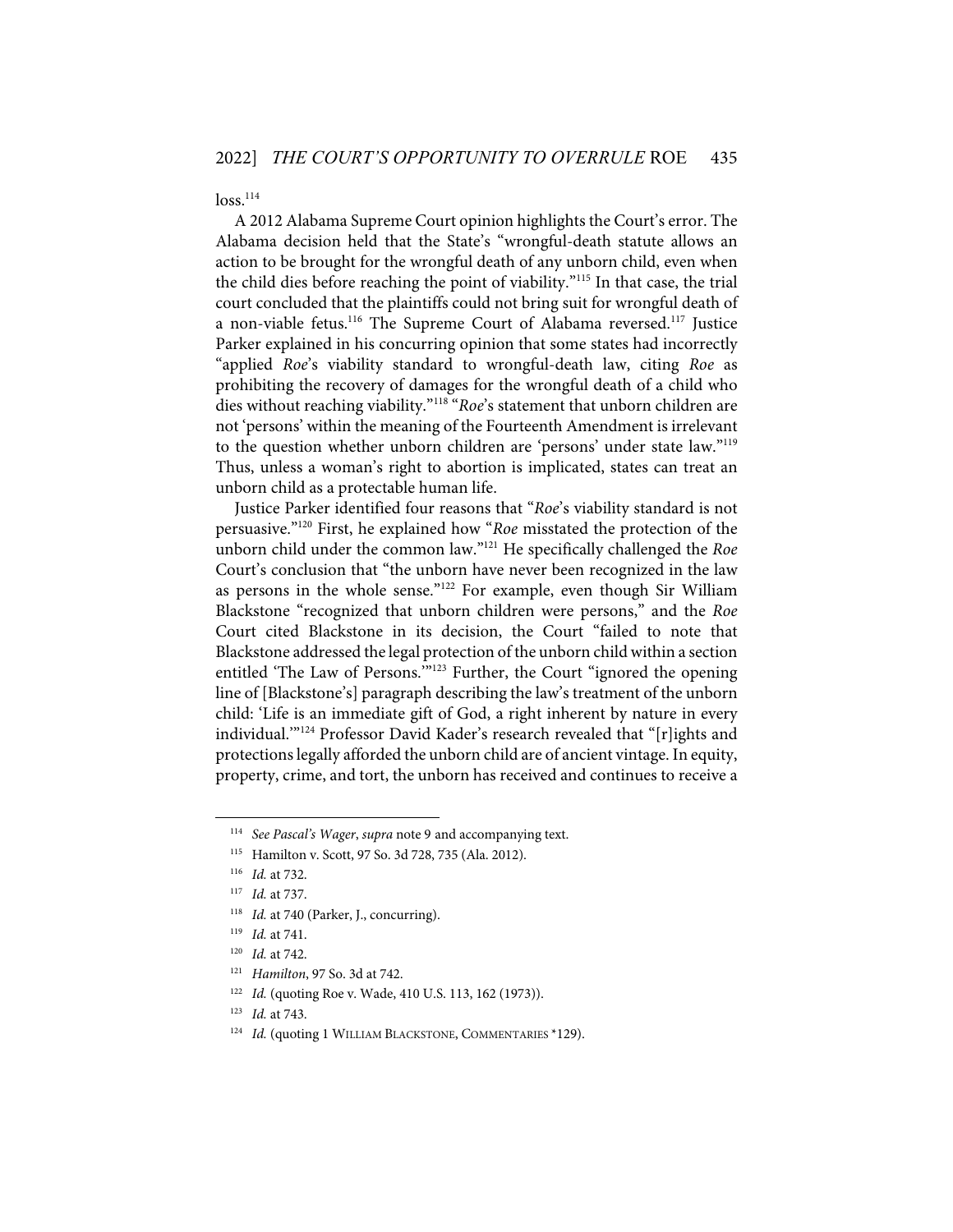legal personality."125

Justice Parker then explained how *Roe* "misstated the protection of the unborn child under tort law and criminal law."126 Citing various scholars, Justice Parker pointed out that *Roe*'s discussion on the legal status of the unborn in tort law was "perfunctory, and unfortunately largely inaccurate."<sup>127</sup> In particular, "[v]iability played no role in the common law of property, homicide, or abortion."<sup>128</sup> Nor was there any viability standard connected to "wrongful-death law because the common law did not recognize a[ny] cause of action for the wrongful death[.]"<sup>129</sup> Rather, the viability standard was not introduced into American law until 1946 when a federal district court implied that a cause of action for prenatal injuries would only be recognized if the unborn child had reached the point of viability.<sup>130</sup> Over the next couple of decades, however, the viability standard lost influence.<sup>131</sup> In a thorough legal survey of prenatal-injury law that took place a decade before *Roe* was decided, the researcher concluded that the viability standard in prenatal injury cases is headed for "oblivion" because courts recognized it was "illogical and unjust" to the children who suffered prenatal injuries since viability was "not readily amenable to scientific proof."132

Justice Parker's third point was that "*Roe*'s viability standard was dictum."<sup>133</sup> He relied on three lines of reasoning to support his conclusion. First, viability was not a part of the Texas statute at issue in *Roe* or the Georgia statute addressed in *Roe*'s companion case, *Doe v. Bolton*. <sup>134</sup> Because neither of those cases rested on a viability determination, the Court created a viability standard without any evidentiary record. <sup>135</sup> Second, Justice Parker explained that the viability standard was dictum in *Casey* because the Pennsylvania

<sup>125</sup> *Id.* (quoting David Kader, *The Law of Tortious Prenatal Death Since* Roe v. Wade, 45 MO. L. REV. 639, 639 (1980)).

<sup>126</sup> *Id.*

<sup>127</sup> *Hamilton*, 97 So. 3d at 743 (quoting Kader, *supra* note 125, at 652).

<sup>128</sup> *Id.* (citing Clarke D. Forsythe, *Homicide of the Unborn Child: The Born Alive Rule and Other Legal Anachronisms*, 21 VAL. U. L. REV. 563, 569 n.33 (1987)).

<sup>129</sup> *Id.* (citing Farley v. Sartin, 466 S.E.2d 522, 525 (W. Va. 1995); W. PAGE KEETON ET AL., PROSSER AND KEETON ON THE LAW OF TORTS § 127, at 945 (5th ed. 1984)).

<sup>130</sup> *Id.* (citing Bonbrest v. Kotz, 65 F. Supp. 138, 140 (D.D.C. 1946)).

<sup>131</sup> *Id.* at 744.

<sup>132</sup> *Id.* at 744 (alteration in original) (quoting Charles A. Lintgen, *The Impact of Medical Knowledge on the Law Relating to Prenatal Injuries*, 110 U. PA. L. REV. 554, 600 (1962)).

<sup>133</sup> *Hamilton*, 97 So. 3d at 744 (emphasis added).

<sup>134</sup> *Id.*

<sup>135</sup> *Id.* (citing Randy Beck, *Self-Conscious Dicta: The Origins of* Roe v. Wade*'s Trimester Framework*, 51 AM. J. LEGAL HIST. 505, 511–12, 516–26 (2011)).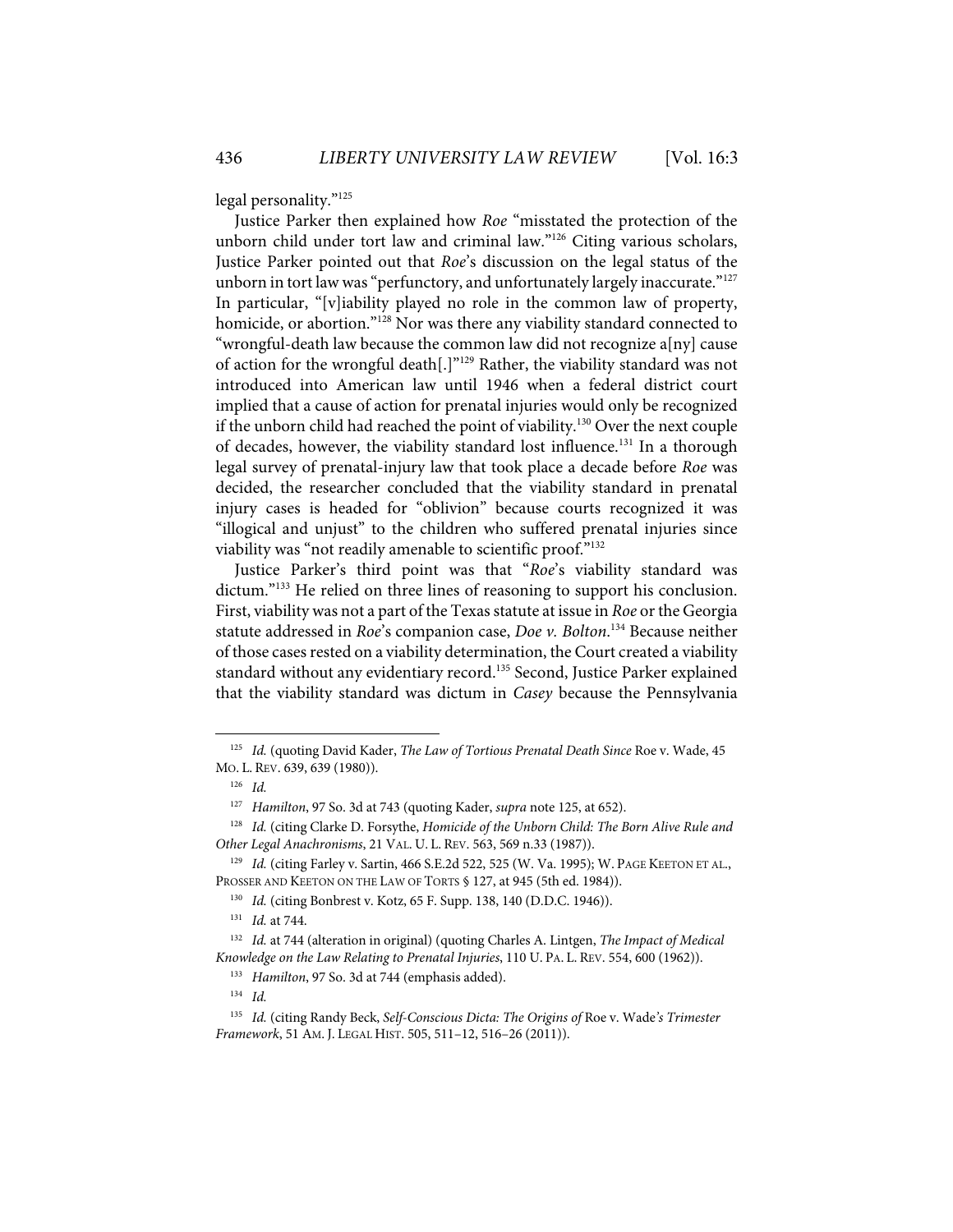statute "applied throughout a woman's pregnancy."136 Finally, Justice Parker explained that "the *Roe* Court's internal correspondence" identifies the viability line as "arbitrary."137 Justice Parker cited an internal memorandum of Justice Blackmun's, where he said "that the end of the first trimester [wa]s [a] critical" time on which to rest the woman's nearly unfettered right to abortion, but acknowledged that it was as "arbitrary" a point "as quickening or viability."<sup>138</sup>

Justice Parker's final reason in support of his conclusion that *Roe*'s reasoning is not persuasive was that "the viability standard was incoherent."139 *Roe*'s reasoning was incoherent because (1) the viability standard lacked foundation and was arbitrary, (2) the Court offered no understandable explanation why it chose viability as compared to quickening (when fetal movement is detectable), (3) viability is irrelevant in other areas of law, and (4) genetics and related medical fields demonstrate that from the point of conception a separate human life is formed.<sup>140</sup> The viability standard lacks foundation and is "arbitrary"141 because the government's interest in regulating or prohibiting abortion is in protecting those who will be citizens if their lives are not ended in the womb. 142 "The State's interest is in the fetus as an entity itself, and *the character of this entity does not change at the point of viability under conventional medical wisdom*."143

*Roe'*s viability standard is incoherent because the Court chose viability as the time when a State's interest becomes compelling even though it could have chosen quickening, which occurs six to twelve weeks earlier.<sup>144</sup> The incoherence of that choice is made clear by looking at the definition of quickening. "Quickening is the point at which the fetus begins discernibly to move independently of the mother and the point that has historically been deemed crucial[—]to the extent *any* point between conception and birth has

<sup>136</sup> *Id.* (citing Randy Beck, Gonzales*,* Casey*, and the Viability Rule*, 103 NW. U. L. REV. 249, 271–76 (2009)).

<sup>137</sup> *Id.* (quoting Beck, *supra* note 135, at 520–21, 526).

<sup>138</sup> *Id.* (quoting Internal Supreme Court Memorandum from Justice Blackmun, *as quoted in* DAVID J. GARROW, LIBERTY & SEXUALITY: THE RIGHT TO PRIVACY AND THE MAKING OF *ROE V. WADE* 580 (1994)).

<sup>139</sup> *Hamilton*, 97 So. 3d at 744.

<sup>140</sup> *Id.* at 745–47.

<sup>&</sup>lt;sup>141</sup> *Id.* (quoting Thornburgh v. Am. Coll. of Obstetricians & Gynecologists, 476 U.S. 747, 794–95 (1986) (White, J., dissenting) (citations omitted)).

<sup>142</sup> *Id.* at 745.

<sup>143</sup> *Id.* (quoting *Thornburgh*, 476 U.S. at 795 (White, J., dissenting) (emphasis added)).

<sup>144</sup> *Id.* (quoting John Hart Ely, *The Wages of Crying Wolf: A Comment on* Roe v. Wade, 82 YALE L.J. 920, 924–25 (1973)).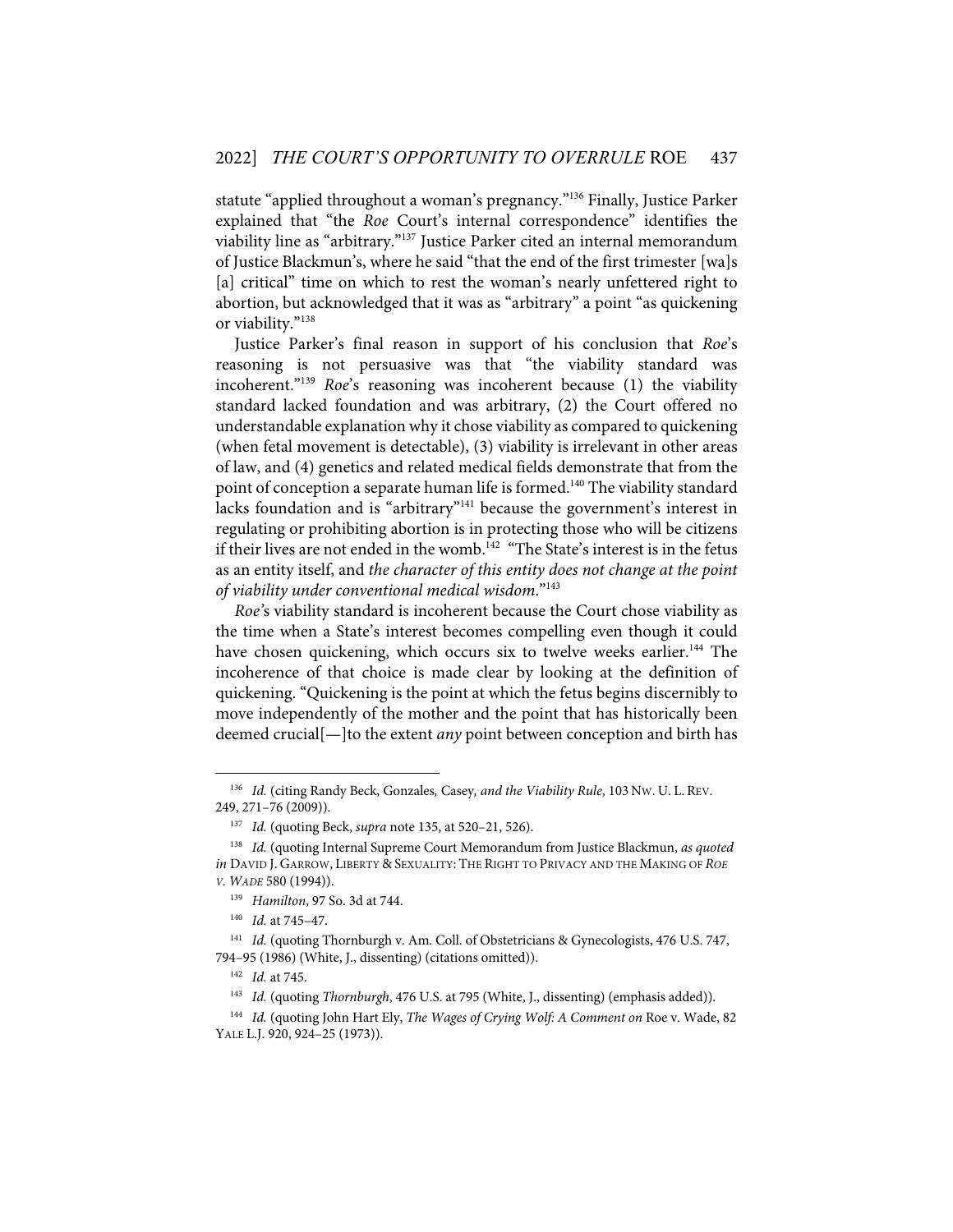been focused on."145 The Court justified its viability choice by stating that viability is the point at which the fetus has the capability of surviving outside the womb.146 Keeping in mind that the Court said it would not, or could not, decide in 1973 when human life begins, the Court's choice of viability as compared to quickening makes no sense.<sup>147</sup> Once independent movement of the unborn baby is detectable, it is unquestionably human life. None of the abortion cases suggest anything to the contrary.<sup>148</sup> But instead of choosing quickening as the point when a State's interest in protecting that growing life becomes compelling, the Court chose viability because—to paraphrase before that time, the growing human life is too weak and not developed enough to have a chance of survival outside the womb.<sup>149</sup>

Justice Parker also explained that, in other areas of law, viability is irrelevant to determining the existence of liability for harm to the unborn child.

> Viability is irrelevant to determining the existence of prenatal injuries, the extent of prenatal injuries, or the cause of prenatal death. Viability is irrelevant to proving causation because the unborn child's anatomic condition can be observed regardless of viability and, if the unborn child dies, the cause of its death can be determined by autopsy regardless of the child's gestational age. Viability does not affect the child's loss of life or the damages suffered by the surviving family.<sup>150</sup>

For example, at least thirty-eight states have fetal homicide laws that criminalize harm caused to a fetus.<sup>151</sup> At least twenty-eight of those states

<sup>145</sup> *Hamilton*, 97 So. 3d at 745 (quoting Ely, *supra* note 144, at 924–25).

<sup>146</sup> Roe v. Wade, 410 U.S. 113, 163 (1973).

<sup>147</sup> *Id.* at 159 (need not and cannot decide when life begins); *id.* at 163 (state's interest in regulating abortion is at viability).

<sup>148</sup> *See, e.g.*, *id*. at 133 (quickening was "the point at which the embryo or fetus became 'formed' or recognizably human, or in terms of when a 'person' came into being").

<sup>&</sup>lt;sup>149</sup> *Id.* at 163 (the fetus is capable of meaningful life outside the womb at the point of viability).

<sup>150</sup> *Hamilton*, 97 So. 3d at 746.

<sup>151</sup> *State Laws on Fetal Homicide and Penalty-enhancement for Crimes Against Pregnant Women*, NAT'L CONF. OF STATE LEGISLATORS (May 1, 2018),

https://www.ncsl.org/research/health/fetal-homicide-state-laws.aspx#State%20Laws. *Cf. Hamilton*, 97 So. 3d at 738 (Parker, J., concurring) (noting that as of 2010, "[a]t least 38 states have enacted fetal-homicide statutes, and 28 of those states protect life from conception"); *see* State v. Courchesne, 298 A.2d 1, 15–18 (Conn. 2010) (affirming conviction under fetal-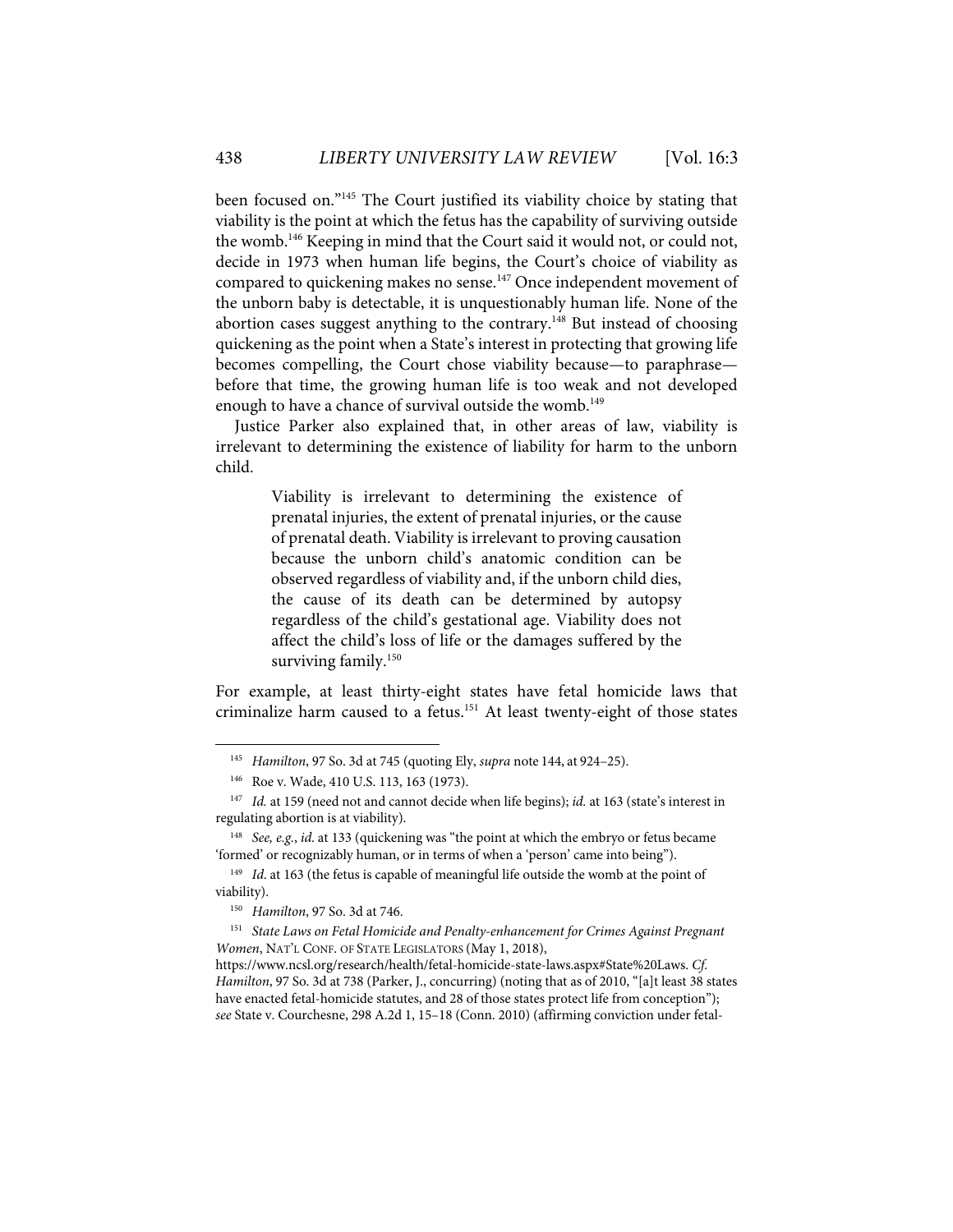impose criminal penalties at any point post-conception.<sup>152</sup> Many of the states with fetal homicide laws expressly define the fetus as an "unborn child" or "person."153 Some courts have also held a fetus to be an unborn child in the context of proceedings in juvenile court to protect the unborn child from the mother's neglect.<sup>154</sup> One New York Family Court explained that "[m]aking a child endure an unsafe environment in the womb is ludicrous when this same child is afforded protection from illegal drugs and an unsafe environment the moment it takes its first breath outside the womb."155 The West Virginia Supreme Court similarly explained that justice is denied when a tortfeasor's civil liability for harming an unborn baby turns on the happenstance that the unborn child died pre-viability. 156

Justice Parker further explained that the continued use of viability as the time in which the State's interest becomes compelling is incoherent because of medical advancements.157 Genetic and medical advancements demonstrate that a unique human being is formed at the moment of conception. <sup>158</sup> The fact that the individual human being may not be able to survive independently should not be relevant—it is still a human life.<sup>159</sup> Indeed, human life is most innocent prior to birth.<sup>160</sup>

153 *State Laws on Fetal Homicide and Penalty-enhancement for Crimes Against Pregnant Women*, *supra* note 151.

homicide statute); State v. Bauer, 471 N.W.2d 363, 364 (Minn. Ct. App. 1991) (upholding constitutionality of fetal-homicide statute). *See also* Steven Andrew Jacobs, *The Future of* Roe v. Wade*: Do Abortion Rights End When a Human's Life Begins?*, 87 TENN. L. REV. 769, 847 (2020) ("However, in the four decades since *Roe*, federal and state lawmakers have been progressive in their recognition of fetuses as persons under the law. On the federal level, the U.S. Congress passed the 'Unborn Victims of Violence Act' to ensure that 'protection of unborn children,' which includes any 'member of the species homo sapiens, at any stage of development, who is carried in the womb.'").

<sup>152</sup> *Hamilton*, 97 So. 3d at 738.

<sup>154</sup> *Ex parte* Ankrom, 152 So. 3d 397, 400–01 (Ala. 2013); *In re* Unborn Child, 179 Misc. 2d 1, 7–8 (N.Y. Fam. Ct. 1998). *But see* State v. Stegall, 828 N.W.2d 526, 528 (N.D. 2013) (holding that an unborn child is not protected by child endangerment statutes); State v. Wade, 232 S.W.3d 663, 666 (Mo. Ct. App. 2007) (refusing to treat unborn child as a person for child endangerment statutes).

<sup>155</sup> *In re Unborn Child*, 179 Misc. 2d at 8.

<sup>156</sup> *Hamilton*, 97 So. 3d at 746 (Parker, J., concurring) (quoting Farley v. Sartin, 466 S.E.2d 522, 533 (W. Va. 1995)).

<sup>157</sup> *Id.*

<sup>158</sup> *Id.*

<sup>159</sup> *Id.* at 746–47.

<sup>&</sup>lt;sup>160</sup> *Id.* at 747. The decisions and laws recognizing that a fetus is an unborn child are consistent with biblical references indicating that babies in the womb are human lives. For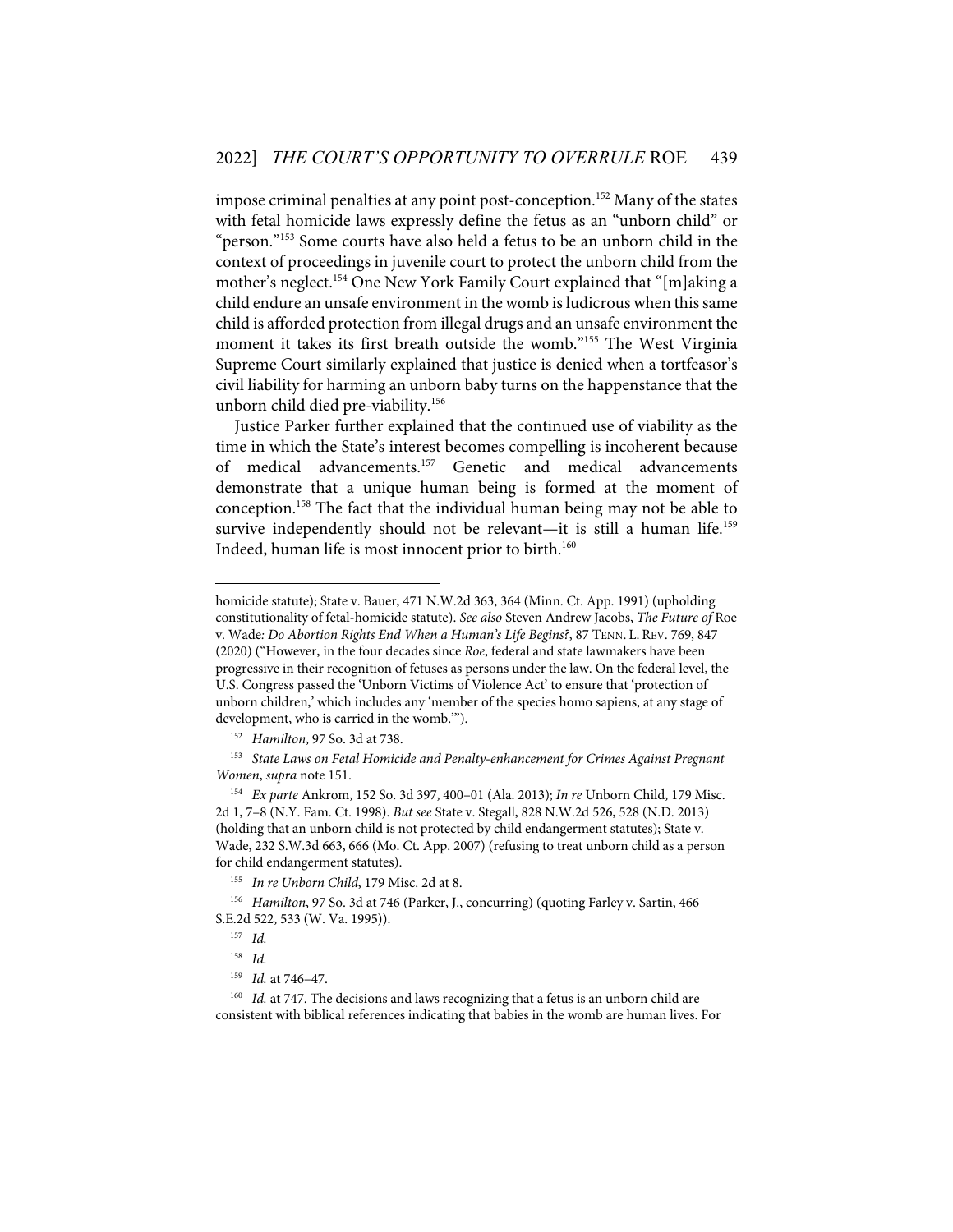As *Roe*, *Casey*, and other cases challenging laws imposing limits on abortion pre-viability demonstrate, the viability standard is incoherent, arbitrary, and not based on medical science. The Court should use *Dobbs* to correct its egregious error in *Roe* and *Casey*. The oral argument in *Dobbs* seems to reflect that some of the Justices believe egregious error alone is sufficient to overrule a prior case, while Justices Breyer, Kagan, and Sotomayor believe that egregious error alone is insufficient.<sup>161</sup> For example, after two short questions by Justice Thomas to clarify the petitioner's argument about the nature of the privacy right of abortion, Justice Breyer asked a question about *stare decisis*. <sup>162</sup> His question turned into two and half pages of how the Court should overrule a prior case only when there is "the most convincing justification[s]" lest the Court "'surrender to political pressures or new members' [on the bench]."163 Referencing Justice Breyer's questions about *stare decisis*, Justice Kagan later articulated her belief that "there has to be a justification, a strong justification in a case like this beyond the fact that you think the case is wrong" to "prevent people from thinking that this Court is a political institution that will go back and forth depending on what part of the public yells loudest."<sup>164</sup> Justice Sotomayor spoke more bluntly on the question of whether the Court could reverse *Casey* when she

example, the Bible refers to people who expressed their desire that God had killed them within the womb, *Job* 10:18–9; *Jeremiah* 20:17, a baby grabbing his brother by the heel in the womb, *Hosea* 12:3, and a baby leaping for joy while still in the womb, *Luke* 1:41–5. A right to abortion, which destroys a growing human life, stands in conflict with the biblical admonitions not to murder or shed innocent blood. *Exodus* 20:13; *Psalm* 106:35, 37–38 ("But mingled themselves with the nations, and learned their [practices], . . . they [even] sacrificed their sons and their daughters []to demons, and shed innocent blood, . . . the blood of their sons and of their daughters, whom they sacrificed []to the idols of Canaan; And the land was polluted with blood."). Human life is, at its most innocent, pre-birth.

<sup>&</sup>lt;sup>161</sup> Transcript of Oral Argument, *supra* note 37, at 10 (Breyer stating only the "most convincing justification" would be sufficient to overrule and suggesting throughout oral argument that the belief of some the case was in error is not enough); *id*. at 15–16 (Sotomayor pointing out that at the time of *Roe* and now, some people think abortion is right and others think it is wrong; suggesting that was not enough to overrule *Roe* without making it look like a political decision); *id*. at 32–33 (Kagan also pointing out the continued conflicting views on abortion); *id*. at 79–80 (Kavanaugh listing the Court's prior precedent where it overruled itself because the prior case was wrong); *id*. at 92–95 (Alito asking, "[w]ould it not be sufficient to say that was an egregiously wrong decision on the day it was handed down and now it should be overruled[;] . . . [c]an a decision be overruled simply because it was erroneously wrong, even if nothing has changed between the time of that decision and the time when the Court is called upon to consider whether it should be overruled").

<sup>162</sup> *Id.* at 11.

<sup>163</sup> Transcript of Oral Argument, *supra* note 37, at 9–11.

<sup>164</sup> *Id.* at 33.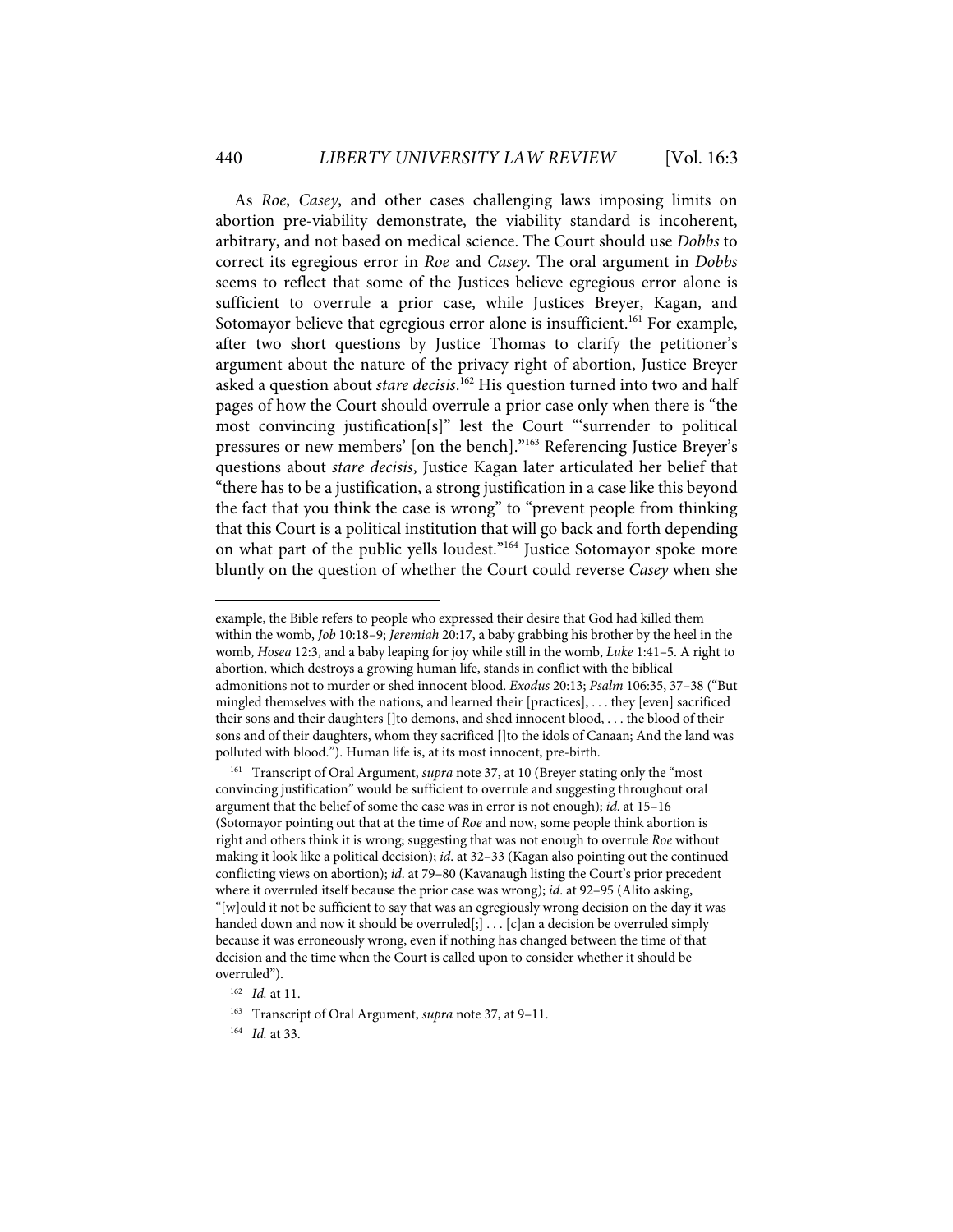asked, "[w]ill this institution survive the stench that this creates in the public perception that the Constitution and its reading are just political acts?"165

When, as here, the prior decisions are based on egregious error and rest on factual assumptions that are now known to be incorrect,<sup>166</sup> the Court should reverse. If the Court does not seize the opportunity in *Dobbs* to reverse *Roe* and *Casey*, the Court must at least abandon the viability standard.

## B. *If the Court Does Not Reverse* Roe*, It Should Abandon the Viability Standard*

Although one cannot necessarily predict how the Justices will rule based on the questions asked during oral argument, Chief Justice Roberts asked questions during the *Dobbs* argument that suggest he appreciates the arbitrariness of the viability line.<sup>167</sup> For example, after pointing out that the Mississippi statute prohibited abortions after fifteen weeks, the Chief Justice asked whether all the burdens on women asserted by the Clinic's counsel apply with full force to the statute given the difference is only between fifteen weeks and viability. <sup>168</sup> He then asked,

> if you think that the issue is one of choice that women should have a choice to terminate their pregnancy, that supposes that there is a point at which they've had the fair choice, opportunity choice, and why would 15 weeks be an inappropriate line? Because viability, it seems to me, doesn't have anything to do with choice. But, if it really is an issue about choice, why is 15 weeks not enough time?<sup>169</sup>

After the Clinic's counsel attempted to turn the focus back to the fact that Mississippi's law prohibited abortions before viability and that any line other than viability would be unworkable, the Chief Justice stated he wanted "to focus on the 15-week ban because that's not a dramatic departure from

<sup>165</sup> *Id.* at 15.

<sup>&</sup>lt;sup>166</sup> The pre-viability fetus cannot be merely potential life given that the fetus has a detectable heartbeat as early as six weeks and can feel pain as early as twenty weeks. *See supra*  note 6. Advancements in ultrasound technology since 1973, including 3D and 4D photos and videos of the unborn, reveal that the fetus is undeniably a human life well before birth or viability. *See* Dr. Liji Thomas, *Ultrasound Scans – Is There a Difference Between 3D and 4D Scans?*, NEWS MED. LIFE SCIS., https://www.news-medical.net/health/Ultrasound-scans-isthere-a-difference-between-3D-and-4D-

scans.aspx#:~:text=Comparatively%2C%204D%20ultrasounds%20allow%20for,3D%20ultras ound%20in%20live%20motion (last visited Mar. 6, 2022).

<sup>167</sup> Transcript of Oral Argument, *supra* note 37, at 51–54.

<sup>168</sup> *Id.* at 52.

<sup>169</sup> *Id.* at 53.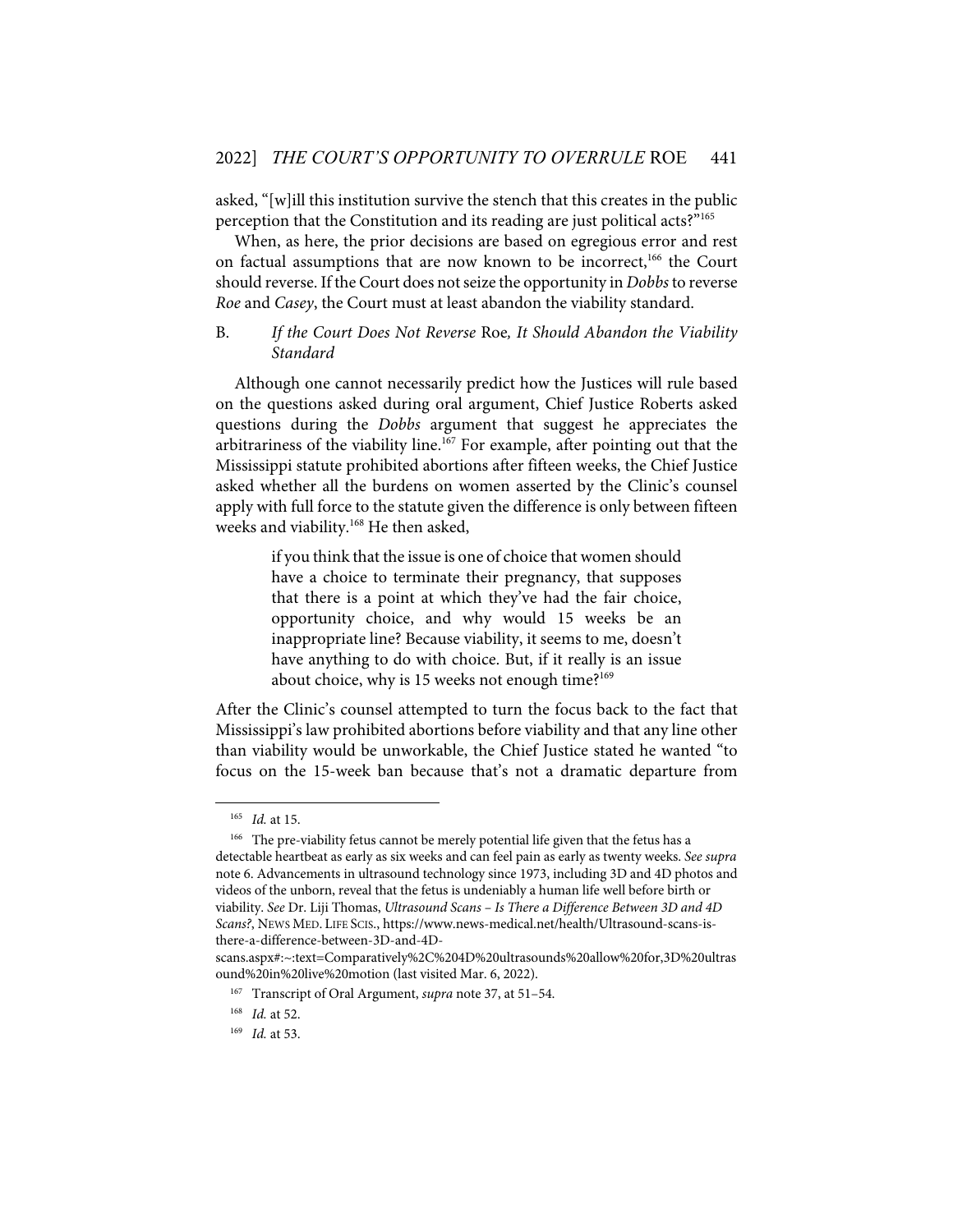viability."170 He explained that "the vast majority" of other countries prohibit abortions at the fifteen-week mark and other than the United States, China and North Korea use the viability standard. 171

Even Justice Blackmun, who authored *Roe*, later explained that he would "have thought 'it obvious that the State's interest in the protection of an embryo . . . increased progressively and dramatically as the organism's capacity to feel pain, to experience pleasure, to survive, and to react to its surroundings increases day by day.<sup>""172</sup> Yet, courts use *Roe* to justify their refusal to permit evidence to be submitted that demonstrates fetal pain or fetal heartbeats. 173

The refusal of courts to permit discovery on these issues is inconsistent with the fourth *stare decisis* factor. Under that factor, the Court considers "whether facts have so changed, or come to be seen so differently, as to have robbed the old rule of significant application or justification."<sup>174</sup> The rule's underlying assumptions are that the Court can make mistakes and parties can continue to gather facts to prove to the Court that it was a mistake. If a Supreme Court decision is subsequently interpreted to foreclose discovery of new facts that might one day prove the Court's mistake, then the fourth factor can never be satisfied and is rendered meaningless. Yet, as discussed earlier, some courts are using the viability standard as a justification to deny discovery of facts that could demonstrate that the old rule is no longer significant.

A brief look at three cases highlights that lower courts are treating the viability rule as a rule that can never change and which precludes discovery of facts that could lead to *Roe*'s reversal. As discussed earlier in *Dobbs*, the trial court denied discovery on fetal pain.<sup>175</sup> On appeal, even the concurring justice who explained why the trial court could have permitted discovery, believed "the district court did not abuse its discretion in forbidding discovery and fact development on the issue of [fetal] pain."<sup>176</sup> He reached that decision "[b]ecause *Casey* establishes viability as the governing constitutional standard[.]"177 However, because the parties are entitled to

<sup>170</sup> *Id.* at 54.

<sup>171</sup> *Id.* 

<sup>172</sup> Jackson Women's Health Org. v. Dobbs, 945 F.3d 265, 280 (5th Cir. 2019) (Ho, J., concurring), *cert. granted*, 141 S. Ct. 2619 (2021) (quoting Webster v. Reprod. Health Servs., 492 U.S. 490, 552 (1989)).

<sup>173</sup> See *supra* note 6.

<sup>174</sup> Planned Parenthood of Se. Pa. v. Casey, 505 U.S. 833, 855 (1992).

<sup>175</sup> *Dobbs*, 945 F.3d at 269.

<sup>&</sup>lt;sup>176</sup> *Id.* at 281 (Ho, J., concurring).

<sup>177</sup> *Id.*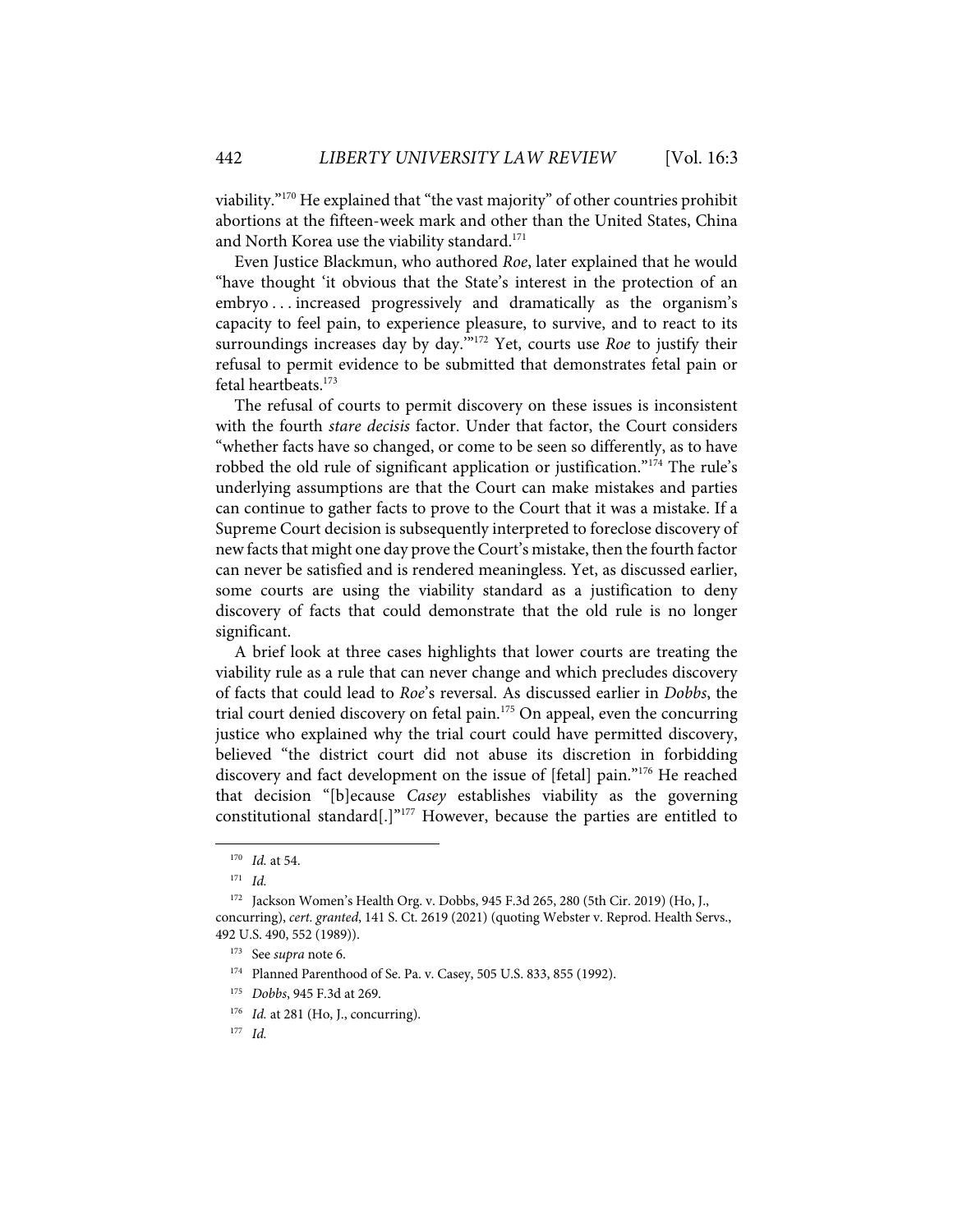assert nonfrivolous arguments that extend, modify, or even reverse existing law, it was an abuse of discretion to deny discovery on matters that could lead to reversal of *Roe* and *Casey* as the governing constitutional standards.<sup>178</sup>

In *Bryant v. Woodall*, decided by the Middle District of North Carolina, the trial court permitted discovery on three questions that directly challenged the point of viability: the issue of whether a fetus is viable between twenty and twenty-six weeks, whether a fetus feels pain between twenty and twenty-six weeks, and "whether abortions of fetuses between [twenty] to [twenty-six] weeks pose any greater health risks to pregnant women."<sup>179</sup> It permitted the discovery on those issues because the Supreme Court's abortion jurisprudence acknowledges that as technology advances, the point at which a fetus becomes viable will change.<sup>180</sup> Thus, discovery on issues related to determining viability are consistent with *Roe* and *Casey*.

In reaching that conclusion, the court distinguished a decision by the Ninth Circuit Court of Appeals that issued an injunction against an Arizona law that prohibited abortions pre-viability.<sup>181</sup> The Middle District of North Carolina explained that in the Ninth Circuit case, all parties conceded that a ban on abortions prior to twenty weeks was a ban on an abortion prior to viability.182 Thus, as the Middle District of North Carolina explained, the twenty-week ban was in direct conflict with *Casey* and, therefore, unconstitutional.<sup>183</sup> In the North Carolina case, however, the parties were litigating whether viability was possible once a fetus reached twenty weeks and, thus, discovery could be taken on whether the fetus was viable between twenty weeks (the Arizona statute) and twenty-six weeks (the then prevailing understanding of viability). <sup>184</sup> The court then permitted discovery on fetal pain and the safety of abortion during that same time period.<sup>185</sup>

Even though the North Carolina case permitted discovery, its discussion of the entrenched viability standard from *Casey* demonstrates that courts treat the viability rule as a permanent standard that cannot be overruled. As a result, courts refuse discovery on matters that would undermine that viability standard rather than move the point of viability. The Supreme Court can use *Dobbs* to correct this assumption by eliminating viability as the

<sup>178</sup> *See* FED. R. CIV. P. 26(g)(1)(B)(i).

<sup>179</sup> Bryant v. Woodall, No. 1:16CV1368, 2017 U.S. Dist. LEXIS 53570, at \*21 (M.D.N.C. Apr. 7, 2017).

<sup>180</sup> *See Casey*, 505 U.S. at 860.

<sup>181</sup> *Bryant*, 2017 U.S. Dist. LEXIS 53570, at \*12–14.

<sup>182</sup> *Id.*

<sup>183</sup> *Id.* at \*4–5.

<sup>184</sup> *Id.* at \*13–14.

<sup>185</sup> *Id.* at \*21–22.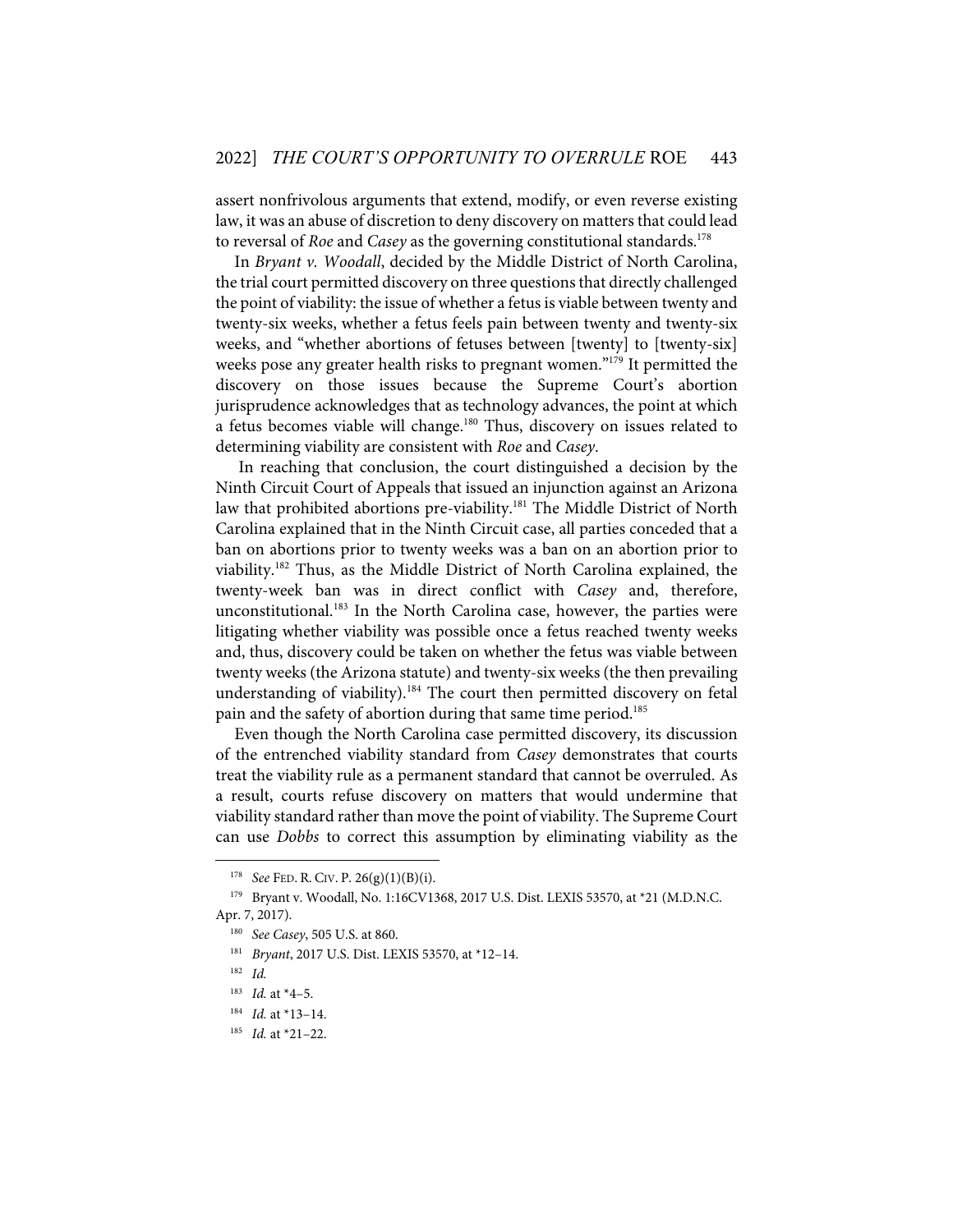arbitrary cut-off point and permitting states to demonstrate that protectable human life occurs well before the point of viability. A decision from the United States Court of Appeals for the Eighth Circuit highlights the need for the Court to change its precedent.<sup>186</sup>

North Dakota passed a law prohibiting abortions once there was a detectable heartbeat in the unborn child.<sup>187</sup> The trial court granted summary judgment in favor of the Clinic, and the Eighth Circuit affirmed.<sup>188</sup> The North Dakota law required a physician to determine if the unborn child had a detectable heartbeat and, if there was a heartbeat, a medical professional could not perform an abortion.<sup>189</sup> The statute had life and health exceptions.<sup>190</sup> The statute subjected physicians to liability for violating the statute but did not subject women to liability.<sup>191</sup> After the Eighth Circuit quickly explained that the Supreme Court had not yet overruled *Roe* and *Casey*, the court held that it had no choice but to apply the governing legal standard that "a State 'may not prohibit any woman from making the ultimate decision to terminate her pregnancy.<sup>"192</sup> Applying that standard, a statute that generally prohibits abortions after a fetal heartbeat is detectable at about six weeks is unconstitutional.<sup>193</sup>

After that brief discussion as to why it was bound by Supreme Court precedent to declare the statute unconstitutional, the Eighth Circuit explained that, in a previous case involving a similar Arkansas statute, it had noted "the importance of the parties, particularly the state, developing the record in a meaningful way so as to present a real opportunity for the court to examine viability."194 In *MKB*, the state's declaration by Dr. Obritsch took the position that viability occurs at conception, relying on the fact that in vitro fertilization<sup>195</sup> allows an embryo to live outside the human womb for two to six days after conception.<sup>196</sup> Even though the State provided some support for its argument, the Eighth Circuit held that those facts did "not

<sup>186</sup> *See* MKB Mgmt. Corp. v. Stenehjem, 795 F.3d 768 (8th Cir. 2015).

<sup>187</sup> *Id*. at 770.

<sup>188</sup> *Id.* at 776.

<sup>189</sup> N.D. CENT. CODE § 14-02.1-04 (2021).

<sup>190</sup> N.D. CENT. CODE § 14-02.1-02(12) (2021).

<sup>191</sup> *MKB*, 795 F.3d at 770.

<sup>&</sup>lt;sup>192</sup> *Id.* at 772 (quoting Gonzales v. Carhart, 550 U.S. 124, 146 (2007)).

<sup>193</sup> *Id.*

<sup>194</sup> *Id.* at 773 (quoting Edwards v. Beck, 786 F.3d 1113, 1119 (8th Cir. 2015) (per curiam)).

<sup>195</sup> For a brief overview of the in vitro fertilization process, see *In Vitro Fertilization*,

MAYO CLINIC, https://www.mayoclinic.org/tests-procedures/in-vitro-fertilization/about/pac-20384716 (last visited Mar. 6, 2022).

<sup>196</sup> *MKB*, 795 F.3d at 773.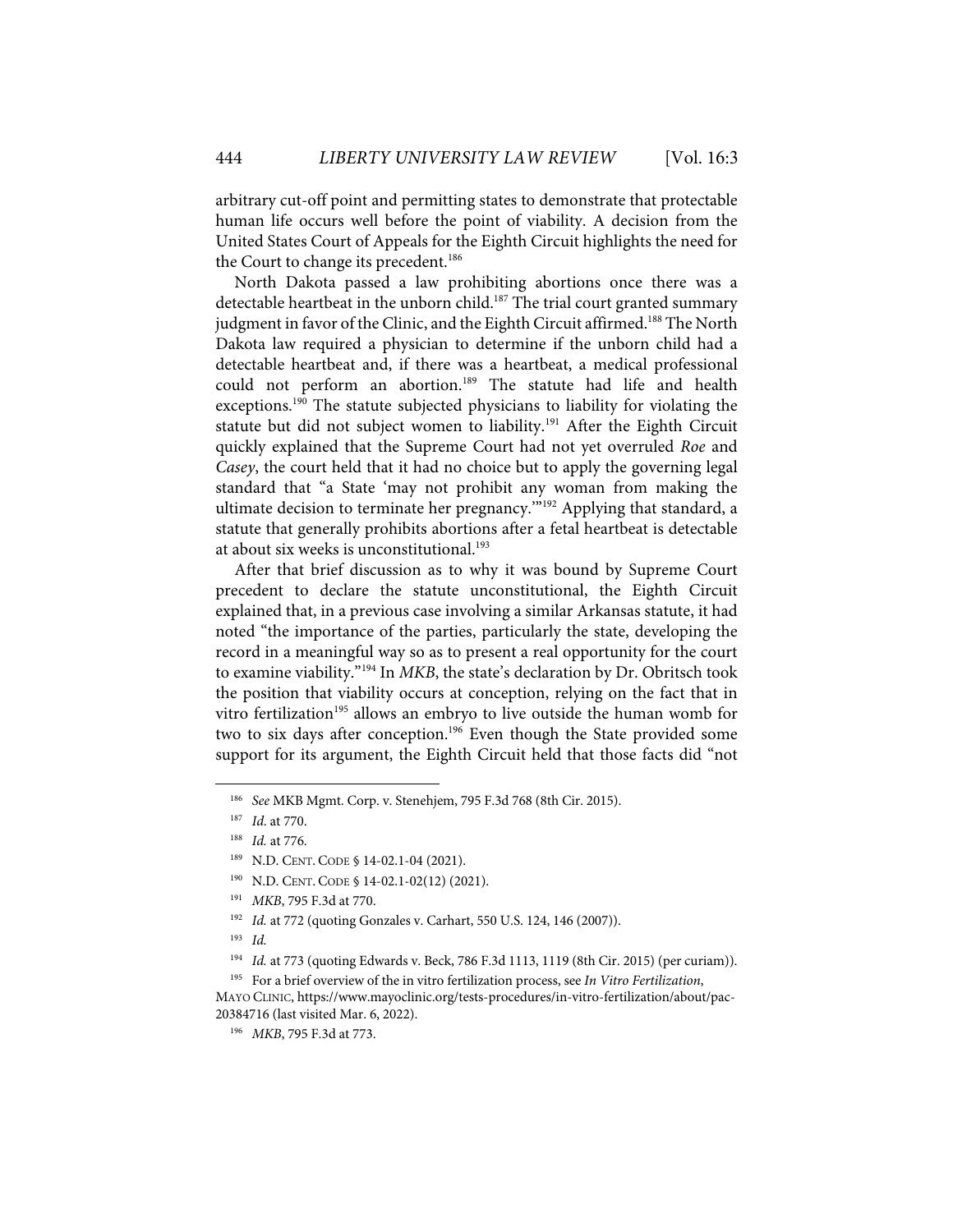create a genuine dispute as to when viability occurs" because its definition of viability differed from the Supreme Court's definition of viability. <sup>197</sup> Because courts are interpreting the viability line as an absolute legal standard rather than one subject to later review and possible reversal, it seems no amount of evidence provided by a state would create a genuine issue of material fact. Thus, only the Supreme Court can change the viability standard, but it would need evidence to reach that conclusion—evidence that most courts are prohibiting states from taking discovery to obtain.

After explaining that it was bound to affirm the injunctive relief, the Eighth Circuit explained that "good reasons exist for the [Supreme] Court to reevaluate its jurisprudence."198 It identified two primary reasons. First, the Court's viability standard "gives too little consideration to the 'substantial state interest in potential life throughout pregnancy."<sup>199</sup> The Eighth Circuit stated that the Court has "tied a state's interest in the unborn children to developments in obstetrics, not to developments in the unborn."200 As a result, one year an unborn baby could be aborted because the point of viability was twenty-four weeks but a few years later the unborn baby would be protected at twenty-three weeks if medical advances moved the time for viability.201 "How it is consistent with a state's interest in protecting unborn children that the same fetus would be deserving of state protection in one year but undeserving of state protection in another is not clear."202 Similarly, depending on the medical standards in a particular community, the same fetus might be considered viable in one community but not another.<sup>203</sup> The choice of what that critical point is when a State's interest becomes compelling "is better left to the states, which find their interest in protecting unborn children better served by a more consistent and certain marker than viability."204 In *MKB*, the North Dakota legislature had determined the critical point for asserting the state interest in protecting unborn life was a detectable heartbeat.<sup>205</sup>

<sup>197</sup> *Id.*

<sup>198</sup> *Id.*

<sup>199</sup> *Id.* at 774 (quoting Planned Parenthood of Se. Pa. v. Casey, 505 U.S. 833, 876 (1992) (plurality opinion)).

<sup>200</sup> *Id.*

<sup>201</sup> *Id.*

<sup>202</sup> *MKB*, 795 F.3d at 774.

<sup>203</sup> *Id.*

<sup>204</sup> *Id.*

<sup>205</sup> *Id.*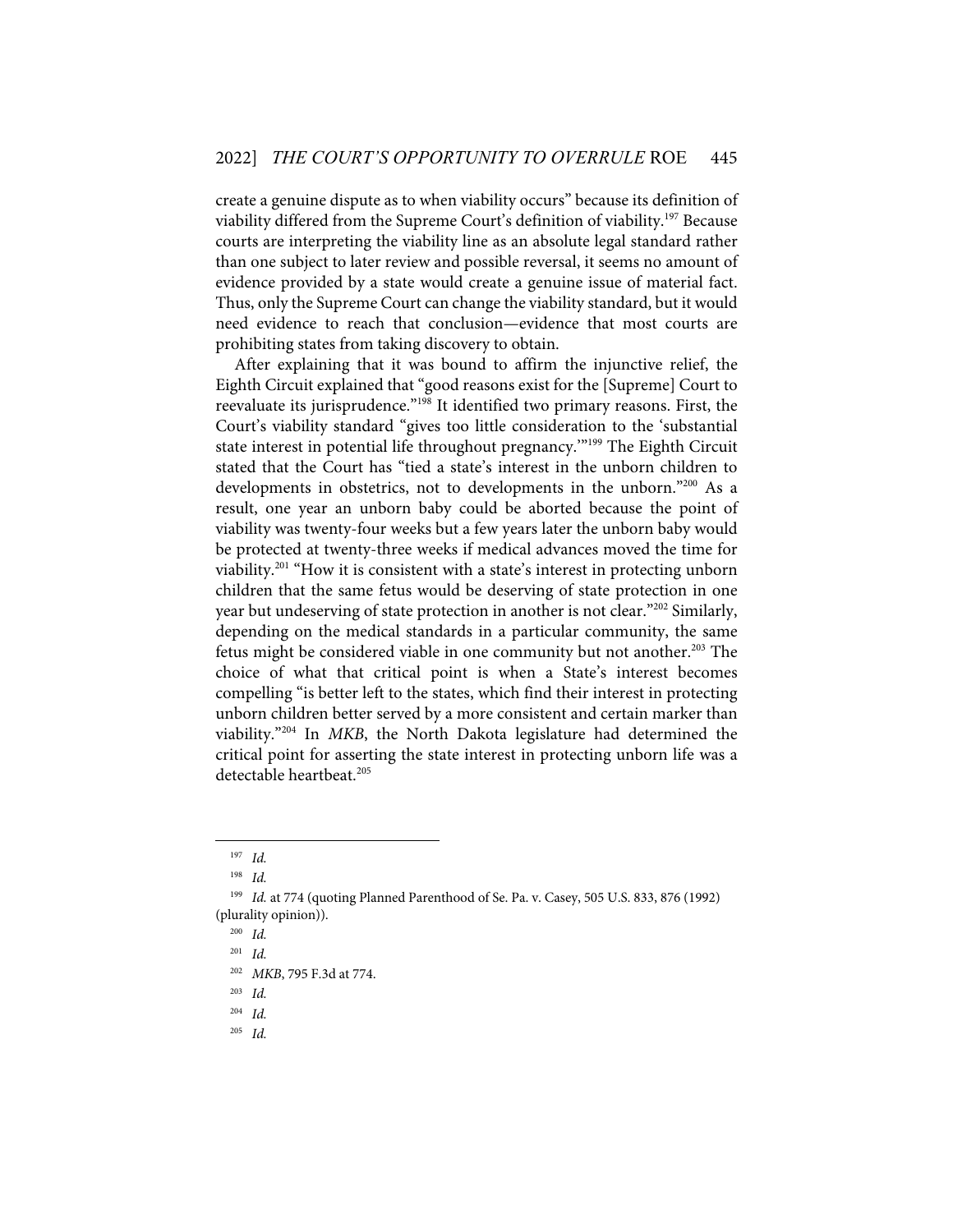The *Beck* court explained that the judiciary should not substitute its judgment for the legislature.<sup>206</sup> By taking the issue from the states, the Court has removed the states' ability to account for medical and scientific advancements that have significantly expanded our knowledge of prenatal development. <sup>207</sup> There is medical evidence that "a baby develops sensitivity to external stimuli and to pain much earlier than was [previously] believed [when *Roe* was decided]."<sup>208</sup> As Judge Jones from the Fifth Circuit explained:

> "[B]ecause the Court's rulings have rendered basic abortion policy beyond the power of our legislative bodies, the arms of representative government may not meaningfully debate" medical and scientific advances. Thus, the Court's viability standard fails to fulfill *Roe*'s "promise that the State has an interest in protecting fetal life or potential life."209

The second reason the Eighth Circuit identified for the Court to reevaluate *Casey* is that the facts underlying *Roe* and *Casey* may have changed.<sup>210</sup> One of those assumptions is that the a woman will be in close consultation with her physician when making the decision whether to abort. <sup>211</sup> Declarations submitted in the case revealed that many women had abortions without consulting a physician before or after the procedure; women received no information about possible complications from the abortion procedure; and many abortion clinics function "like a mill."212 One doctor submitted a declaration stating that women often face coercion or pressure prior to making the decision to terminate her pregnancy. <sup>213</sup> The declarations from women revealed that abortions may cause adverse physical and mental health consequences for the women. <sup>214</sup> Sandra Cano, who was the "Mary Doe" in *Doe v. Bolton*—*Roe*'s companion case—filed an amicus brief in the Eighth

<sup>206</sup>Edwards v. Beck, 786 F.3d 1113, 1119 (8th Cir. 2015) (per curiam).

<sup>207</sup> *Id.* at 1118 (quoting Hamilton v. Scott, 97 So. 3d 728, 746 (Ala. 2012) (Parker, J., concurring)).

<sup>208</sup> *MKB*, 795 F.3d at 774 (quoting McCorvey v. Hill, 385 F.3d 846, 852 (5th Cir. 2004) (Jones, J., concurring)).

<sup>209</sup> *Id.* (quoting *McCorvey*, 385 F.3d at 852; Planned Parenthood of Se. Pa. v. Casey, 505 U.S. 833, 876 (1992)).

<sup>210</sup> *Id.* at 775.

<sup>211</sup> *Id.* (citing *McCorvey*, 385 F.3d at 851).

<sup>212</sup> *Id.*

<sup>213</sup> *Id.*

<sup>214</sup> *MKB*, 795 F.3d at 775.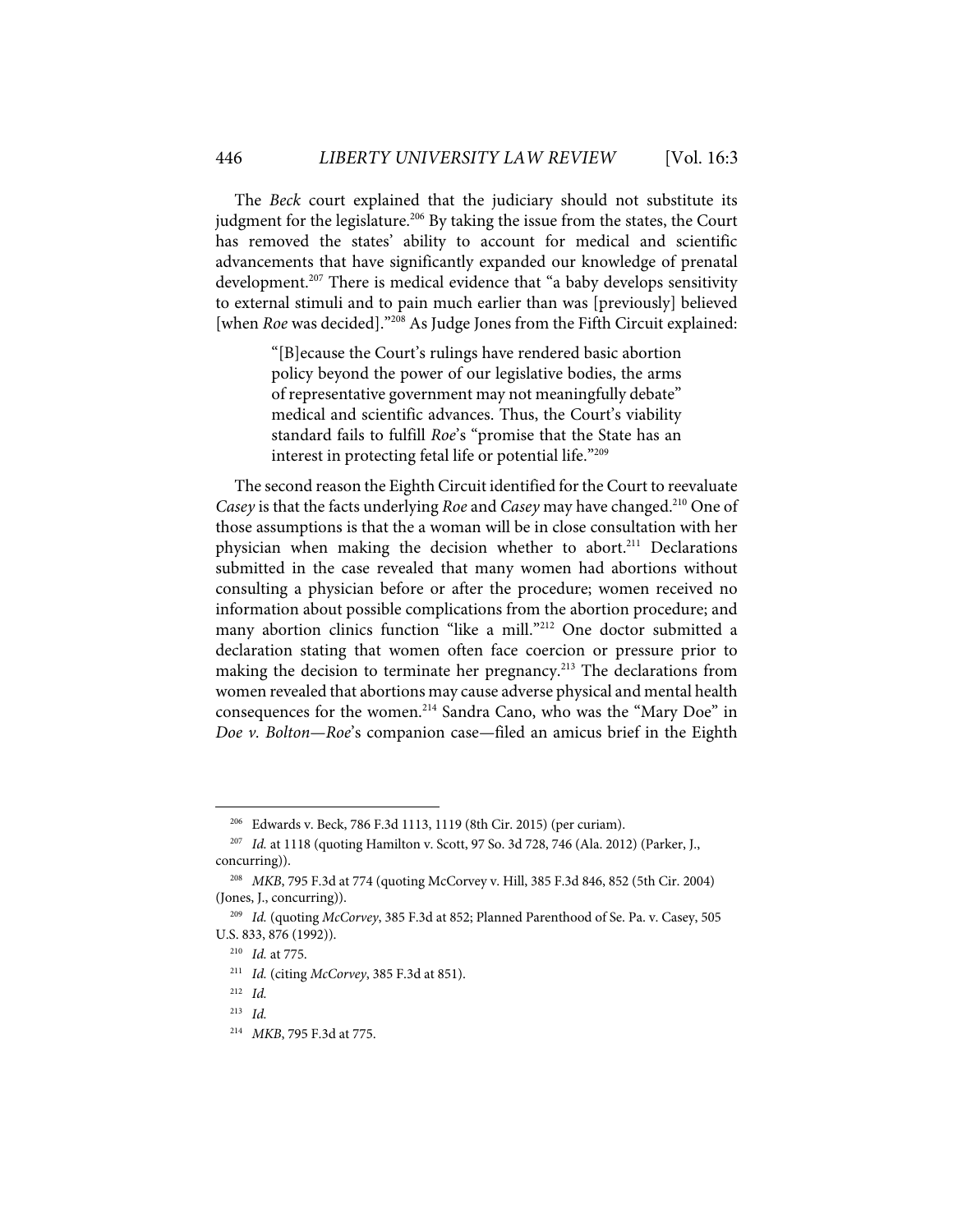Circuit case arguing "that abortion is psychologically damaging to the mental and social health of significant numbers of women."215

These cases highlight that, unless the Court eliminates the viability standard, courts will continue to deny discovery on issues that would support reversal of *Roe*. Or, if a court were to permit discovery, they would then have to ignore the fact of the destruction of human life and rule unconstitutional any state laws that prohibit abortions prior to viability.<sup>216</sup>

#### V. CONCLUSION

In *Dobbs*, the Supreme Court has the opportunity to reverse *Roe* and prohibit elective abortions. As counsel for Mississippi argued, the right to abortion is the only constitutional right that "involve[s] the purposeful termination of a human life."<sup>217</sup> It "is an egregiously wrong decision that has inflicted tremendous damage on our country and will continue to do so and take innumerable human lives unless and until this Court overrules it."218 The right to abortion rests on the Court's assertion that it cannot, and need not, answer the question of when human life begins. But as Pascal's Wager makes clear, the Court's purported indecision on the question of when human life is itself a decision—the Court has wagered that the fetus is not a human life even though it is undisputed that a fetus growing in the womb leaves the womb as a human being. At no point does a fetus transform from nonhuman to human. Rather, the Court has hung its hat on the arbitrary point of viability before a state can prohibit abortion—rejecting the point at which the fetus independently moves (quickening) or any earlier point, including fetal heartbeat (at six weeks) or fetal pain (at twenty weeks).

To the extent the Court does not seize this moment to reverse *Roe*, it must abandon the viability line and permit states to demonstrate that protectable

Jacobs, *supra* note 151, at 847 (footnotes omitted).

<sup>215</sup> *Id.* at 775–76.

<sup>216</sup> One scholar has echoed these sentiments:

Today, states recognize fetuses' independent rights, and there are several contexts in which fetuses are legally recognized as persons: (1) abortion restrictions; (2) fetal homicide laws; (3) restrictions on the capital punishment of pregnant women; (4) wrongful death statutes; (5) inheritance rights under property law; (6) legal guardianship; (7) Social Security and Disability benefits; and (8) prenatal child support laws. Because the law has developed to recognize fetuses as legal persons throughout pregnancy, the Court can take notice of these legal developments and reexamine *Roe*'s rejection of fetuses' constitutional rights.

<sup>217</sup> Transcript of Oral Argument, *supra* note 37, at 25.

<sup>218</sup> *Id.* at 113.